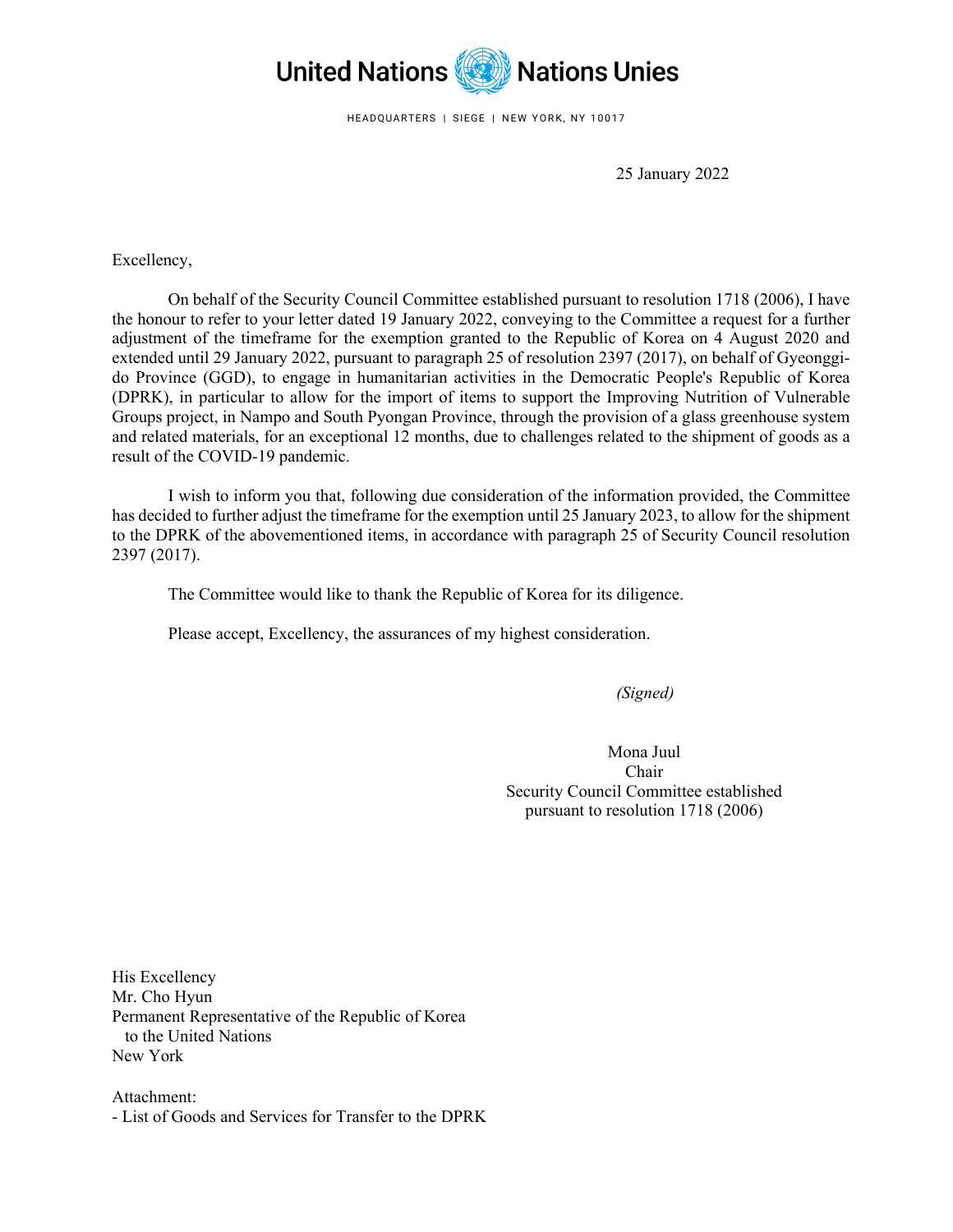## Attachment 1

## **Exemption Requests of the goods and/or services**

Attachment 1 contains the detailed account of the goods/services to be provided within the next tewlve months

**Planned shipment date: within 5 months after the approval**

| No.                     | <b>HS</b><br>Code | <b>Product name</b>                              | <b>Standard</b>                   | Unit      | Volume       | Value | Manufacturer                                  | Purpose                                 | <b>Beneficiaries</b>                                                                   | Other<br>Information |
|-------------------------|-------------------|--------------------------------------------------|-----------------------------------|-----------|--------------|-------|-----------------------------------------------|-----------------------------------------|----------------------------------------------------------------------------------------|----------------------|
| $\mathbf{1}$            | 7610.90-1000      | Climate Screens<br>(aluminium thermal<br>screen) | Tempa 8672 D FB                   | m         | 1279         | 3344  | Daesan<br>greenhouse<br>Co. Ltd., S.<br>Korea | Tool for shading in hot season          | Infants, Children, Pregnant Women and the<br>Elderly in Nampo city/South Pyongan prov  |                      |
| $\overline{2}$          | 7610.90-1000      | Climate Screens<br>(aluminium thermal<br>screen) | Luxous 1547 D FR                  | m         | 1279         | 2633  | Daesan<br>greenhouse<br>Co. Ltd., S.<br>Korea | Tool for shading in hot season          | Infants, Children, Pregnant Women and the<br>Elderly in Nampo city/South Pyongan prov. |                      |
| $\overline{\mathbf{3}}$ | 8481.80-1020      | 3 way valve                                      | 65A*24v*40*24                     | ea        |              | 771   | Green control<br>system Co.<br>td., S. Korea  | Electricity / facility management       | Infants, Children, Pregnant Women and the<br>Elderly in Nampo city/South Pyongan prov  |                      |
| $\overline{4}$          | 8481.80-1020      | 3 way valve                                      | 80A*24V*on/off                    | ea        |              | 997   | Green control<br>system Co.<br>td., S. Korea  | Electricity / facility management       | Infants, Children, Pregnant Women and the<br>Elderly in Nampo city/South Pyongan prov  |                      |
| 5                       | 8535.90-1000      | 3/4" Male connector                              | 20 <sub>mm</sub>                  | ea        | $\mathbf{3}$ |       | Green control<br>mC                           | For Water irrigation / Nutrition Supply | Infants, Children, Pregnant Women and the<br>Elderly in Nampo city/South Pyongan pro-  |                      |
| 6                       | 7007.19-1000      | 4mm Low Iron tempered<br>glass                   | Roof                              | m         | 1348         | 1350  | Farmsko Co.<br>Ltd., S. Korea                 | Windows of greenhouse                   | Infants, Children, Pregnant Women and the<br>Elderly in Nampo city/South Pyongan prov  |                      |
| $7\phantom{.0}$         | 7007.19-1000      | 4mm transparent glass                            | Wall body                         | m         | 1646         | 1094  | Farmsko Co.<br>Ltd., S. Korea                 | Windows of greenhouse                   | Infants, Children, Pregnant Women and the<br>Elderly in Nampo city/South Pyongan prov  |                      |
| 8                       | 3923.50-0000      | 8-type End Ring                                  | 13mm                              | ea        | 12           |       | Farmsko Co.<br>Ltd., S. Korea                 | Windows of greenhouse                   | Infants, Children, Pregnant Women and the<br>Elderly in Nampo city/South Pyongan prov  |                      |
| 9                       | 7611.00-0000      | <b>AL GUTTER</b>                                 | Un-coated(Baseplate included)     | m         | 455.2        | 907   | Farmsko Co.<br>Ltd., S. Korea                 | Rainwater drainage                      | Infants, Children, Pregnant Women and the<br>Elderly in Nampo city/South Pyongan prov  |                      |
| 10                      | 6005.38-0000      | AL heat insulating agent<br>material             | AL heat insulating agent material | $\,$ m    | 40           | 1039  | Daesan<br>greenhouse<br>Co. Ltd., S.<br>Korea | Tool for warming in cold season         | Infants, Children, Pregnant Women and the<br>Elderly in Nampo city/South Pyongan prov  |                      |
| 11                      | 7307.99-9000      | <b>B-JUMPER</b>                                  | 22SQ                              | ea        | 10           |       | Green control<br>system Co.<br>td., S. Korea  | Vegetable crop growth management        | Infants, Children, Pregnant Women and the<br>Elderly in Nampo city/South Pyongan prov  |                      |
| 12                      | 9026.20-9000      | CO <sub>2</sub> sensor                           | $0 - 3000$ ppm                    | ea        |              | 695   | Green control<br>system Co.<br>d S Kore       | Vegetable crop growth management        | Infants, Children, Pregnant Women and the<br>Elderly in Nampo city/South Pyongan prov  |                      |
| 13                      | 8544.19-0000      | CVV-SB cable                                     | $0.75*3c$                         | ${\bf m}$ | 100          | 143   | Green control<br>system Co.<br>td., S. Korea  | Vegetable crop growth management        | Infants, Children, Pregnant Women and the<br>Elderly in Nampo city/South Pyongan prov  |                      |
| 14                      | 7307.99-9000      | C-type snapping                                  | m <sub>6</sub>                    | ea        | 174          |       | Farmsko Co.<br>Ltd., S. Korea                 | Wire/Hose management in greenhouse      | Infants, Children, Pregnant Women and the<br>Elderly in Nampo city/South Pyongan prov  |                      |
| 15                      | 7325.99-9000      | C-type iron plate                                | Aisle, gabled                     | ea        | 44           | 29    | Farmsko Co.<br>Ltd., S. Korea                 | Wire/Hose management in greenhouse      | Infants, Children, Pregnant Women and the<br>Elderly in Nampo city/South Pyongan prov  |                      |
| 16                      | 8415.10-9020      | FCU (Fancoil Unit)                               | 400WX300X20A                      | ea        | 21           | 1163  | Farmsko Co.<br>Ltd., S. Korea                 | Wire/Hose management in greenhouse      | Infants, Children, Pregnant Women and the<br>Elderly in Nampo city/South Pyongan prov  |                      |
| 17                      | 7307.99-9000      | <b>FITTING CONNECTOR</b>                         | 60H                               | ea        | 35           | 6     | Farmsko Co.<br>Ltd., S. Korea                 | Wire/Hose management in greenhouse      | Infants, Children, Pregnant Women and the<br>Elderly in Nampo city/South Pyongan prov  |                      |
| 18                      | 8544.19-0000      | Wire TRAY                                        | 100*60H, HI-TECH                  | m         | 102          | 726   | Green control<br>system Co.<br>td., S. Korea  | Wire/Hose management in greenhouse      | Infants, Children, Pregnant Women and the<br>Elderly in Nampo city/South Pyongan prov  |                      |
| 19                      | 7326.90-9000      | <b>TRAY BRACKET</b>                              | 160L, HI-TECH                     | ea        | 25           | 99    | Green control<br>system Co.<br>Ltd., S. Kore  | Wire/Hose management in greenhouse      | Infants, Children, Pregnant Women and the<br>Elderly in Nampo city/South Pyongan prov  |                      |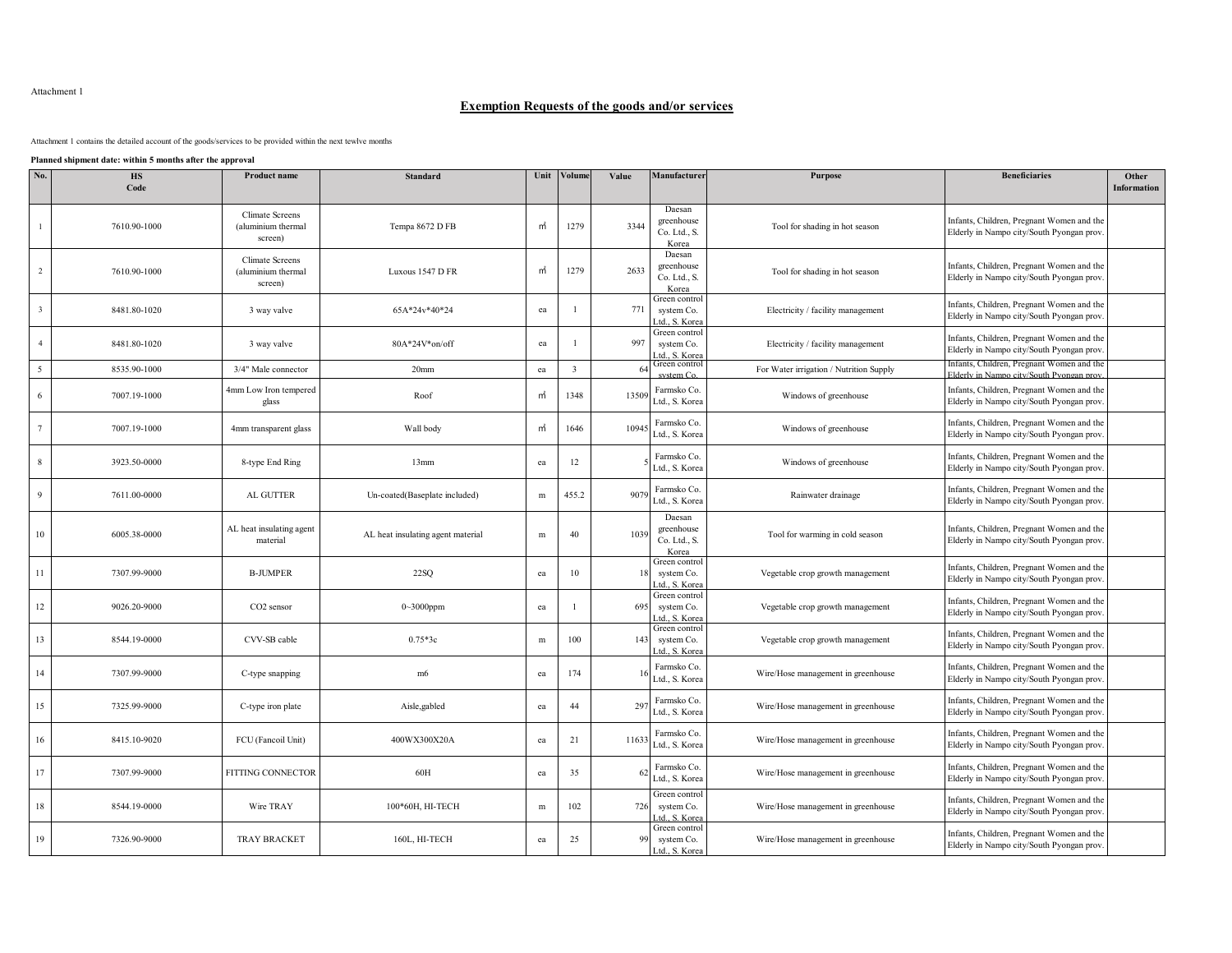| 20 | 7326.90-9000 | <b>TRAY BRACKET</b>                       | 450L, HI-TECH               | ea     | $\overline{4}$ | 46   | Green control<br>system Co.<br>.td., S. Korea | Wire/Hose management in greenhouse          | Infants, Children, Pregnant Women and the<br>Elderly in Nampo city/South Pyongan prov  |
|----|--------------|-------------------------------------------|-----------------------------|--------|----------------|------|-----------------------------------------------|---------------------------------------------|----------------------------------------------------------------------------------------|
| 21 | 7326.90-9000 | <b>TRAY BRACKET</b>                       | 500L, HI-TECH               | ea     | $\overline{4}$ | 21   | Green control<br>system Co.<br>td., S. Korea  | Wire/Hose management in greenhouse          | Infants, Children, Pregnant Women and the<br>Elderly in Nampo city/South Pyongan prov  |
| 22 | 7326.90-9000 | TRAY CON.                                 | 60H(JOINER SET), HI-TECH    | set    | 75             | 132  | Green control<br>system Co.<br>Ltd., S. Korea | Wire/Hose management in greenhouse          | Infants, Children, Pregnant Women and the<br>Elderly in Nampo city/South Pyongan prov  |
| 23 | 7326.90-9000 | <b>TRAY COVER</b>                         | 100W, HI-TECH               | $\,$ m | 40             | 158  | Green control<br>system Co.<br>Ltd., S. Korea | Wire/Hose management in greenhouse          | Infants, Children, Pregnant Women and the<br>Elderly in Nampo city/South Pyongan prov  |
| 24 | 7326.90-9000 | <b>TRAY ELBOW</b>                         | 100*60Н, НІ-ТЕСН            | ea     | $\mathbf{Q}$   | 119  | Green control<br>system Co.<br>Ltd., S. Korea | Wire/Hose management in greenhouse          | Infants, Children, Pregnant Women and the<br>Elderly in Nampo city/South Pyongan prov  |
| 25 | 7326.90-9000 | TRAY SHANK B/N                            | M6 * 12mm, HI-TECH          | ea     | 340            | 47   | Green control<br>system Co.<br>td., S. Korea  | Wire/Hose management in greenhouse          | Infants, Children, Pregnant Women and the<br>Elderly in Nampo city/South Pyongan prov  |
| 26 | 7326.90-9000 | TRAY TEE COVER                            | 100W, HI-TECH               | m      | 10             | 90   | Green control<br>system Co.<br>Ltd., S. Kore: | Wire/Hose management in greenhouse          | Infants, Children, Pregnant Women and the<br>Elderly in Nampo city/South Pyongan prov  |
| 27 | 7307.99-9000 | <b>JOINT</b>                              | 100H                        | ea     | 20             | 19   | Green control<br>system Co.<br>td., S. Korea  | Vegetable crop growth management            | Infants, Children, Pregnant Women and the<br>Elderly in Nampo city/South Pyongan prov  |
| 28 | 8528.52-9000 | LCD monitor                               | S24B300                     | ea     |                | 286  | Green control<br>system Co.<br>Ad., S. Korea  | Vegetable crop growth management            | Infants, Children, Pregnant Women and the<br>Elderly in Nampo city/South Pyongan prov  |
| 29 | 3917.39-9000 | LD pipe                                   | 20 <sub>mm</sub>            | m      | 693            | 311  | Green control<br>system Co.<br>td., S. Korea  | Vegetable crop growth management            | Infants, Children, Pregnant Women and the<br>Elderly in Nampo city/South Pyongan prov  |
| 30 | 8523.49-1039 | PC Management Program                     | GK-3000/Green house program | ea     |                | 2860 | Green control<br>system Co.<br>Ltd., S. Korea | Vegetable crop growth management            | Infants, Children, Pregnant Women and the<br>Elderly in Nampo city/South Pyongan prov  |
| 31 | 3917.39-9000 | PE water pipe                             | $75A*6m$                    | ea     | $28\,$         | 794  | Green control<br>system Co.<br>td., S. Korea  | For Water irrigation / Nutrition Supply     | Infants, Children, Pregnant Women and the<br>Elderly in Nampo city/South Pyongan prov  |
| 32 | 3917.39-9000 | PE water pipe                             | $65A*6m$                    | ea     | $\overline{c}$ | 41   | Green control<br>system Co.<br>.td., S. Korea | For Water irrigation / Nutrition Supply     | Infants, Children, Pregnant Women and the<br>Elderly in Nampo city/South Pyongan prov  |
| 33 | 3917.39-9000 | PE water pipe                             | $50A*6m$                    | ea     | 11             | 155  | Green control<br>system Co.<br>td., S. Korea  | For Water irrigation / Nutrition Supply     | Infants, Children, Pregnant Women and the<br>Elderly in Nampo city/South Pyongan prov  |
| 34 | 3917.39-9000 | PE water pipe                             | $25A*6m$                    | ea     | 11             | 84   | Green control<br>system Co.<br>.td., S. Kore: | For Water irrigation / Nutrition Supply     | Infants, Children, Pregnant Women and the<br>Elderly in Nampo city/South Pyongan prov  |
| 35 | 3917.40-0000 | PE Aadapter                               | $20mm*3/4"$                 | ea     | 23             | 34   | Green control<br>system Co.<br>Ltd., S. Korea | Electricity / facility management           | Infants, Children, Pregnant Women and the<br>Elderly in Nampo city/South Pyongan prov  |
| 36 | 3917.40-0000 | PE Aadapter                               | 25A                         | ea     | $\overline{4}$ |      | Green control<br>system Co.<br>Ltd., S. Korea | Electricity / facility management           | Infants, Children, Pregnant Women and the<br>Elderly in Nampo city/South Pyongan prov  |
| 37 | 3917.40-0000 | PE(Polyethylene) Elbow<br>shape connector | 20 <sub>mm</sub>            | ea     | 23             | 34   | Green control<br>system Co.<br>td., S. Korea  | For Water irrigation / Nutrition Supply     | Infants, Children, Pregnant Women and the<br>Elderly in Nampo city/South Pyongan prov  |
| 38 | 3917.40-0000 | PE(Polyethylene) Elbow<br>shape connector | 25A                         | ea     | 10             | 23   | Green control<br>system Co.<br>Ltd., S. Kore: | For Water irrigation / Nutrition Supply     | Infants, Children, Pregnant Women and the<br>Elderly in Nampo city/South Pyongan prov  |
| 39 | 3917.39-9000 | PE Pipe                                   | 25A                         | ea     | 82             | 107  | Green control<br>system Co.<br>td., S. Korea  | For Water irrigation / Nutrition Supply     | Infants, Children, Pregnant Women and the<br>Elderly in Nampo city/South Pyongan prov  |
| 40 | 3917.40-0000 | PG sleeve                                 | 6SQ                         | ea     | 168            | 45   | Green control<br>system Co.<br>Ltd., S. Korea | Electricity management for lighting/warming | Infants, Children, Pregnant Women and the<br>Elderly in Nampo city/South Pyongan prov  |
| 41 | 3506.99-9000 | PVC bond                                  | 1kg                         | ea     | 5              | 102  | Green control<br>system Co.<br>td., S. Korea  | Electricity management for lighting/warming | Infants, Children, Pregnant Women and the<br>Elderly in Nampo city/South Pyongan prov  |
| 42 | 3917.40-0000 | PVC-Clean out                             | 75A                         | ea     | $\overline{2}$ |      | Green control<br>system Co.<br>Ltd., S. Korea | Electricity management for lighting/warming | Infants, Children, Pregnant Women and the<br>Elderly in Nampo city/South Pyongan prov. |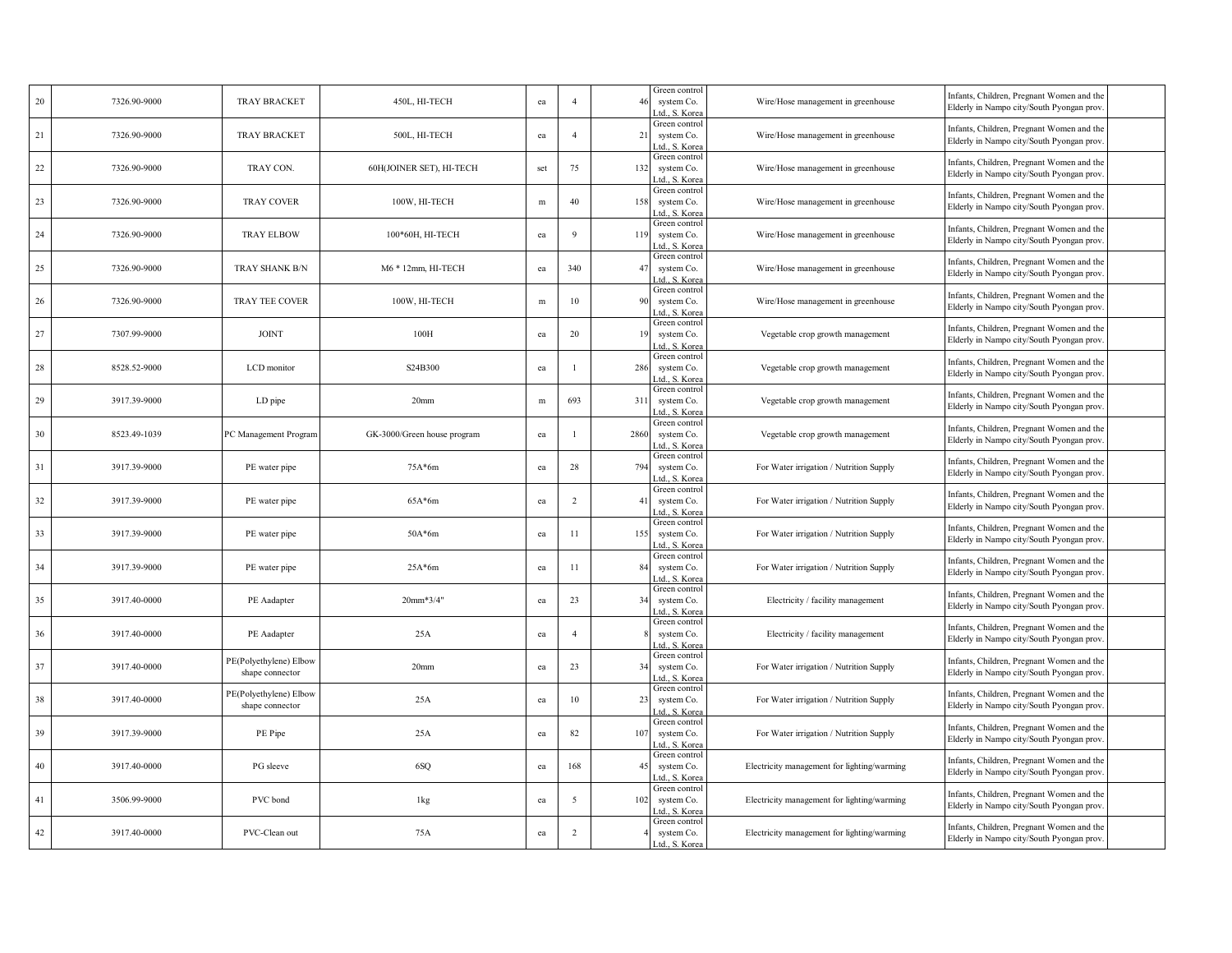| 43 | 3917.40-0000 | PVC Socket                                           | 75A                | ea           | 9       | 13              | Green control<br>system Co.<br>td., S. Kore   | Electricity management for lighting/warming | Infants, Children, Pregnant Women and the<br>Elderly in Nampo city/South Pyongan prov  |  |
|----|--------------|------------------------------------------------------|--------------------|--------------|---------|-----------------|-----------------------------------------------|---------------------------------------------|----------------------------------------------------------------------------------------|--|
| 44 | 3917.40-0000 | PVC adapter                                          | 40A*1.5"           | ea           | 23      | 34              | Green control<br>system Co.<br>Ltd., S. Korea | Electricity management for lighting/warming | Infants, Children, Pregnant Women and the<br>Elderly in Nampo city/South Pyongan prov. |  |
| 45 | 3917.39-9000 | PVC tube                                             | 4.5M               | ea           | 40      | 124             | Green control<br>system Co.<br>td., S. Kore   | Electricity management for lighting/warming | Infants, Children, Pregnant Women and the<br>Elderly in Nampo city/South Pyongan prov  |  |
| 46 | 3917.40-0000 | PVC TEE(T shape<br>connector)                        | 75A                | ea           |         |                 | Green control<br>system Co.<br>Ltd., S. Korea | Electricity management for lighting/warming | Infants, Children, Pregnant Women and the<br>Elderly in Nampo city/South Pyongan prov  |  |
| 47 | 3917.39-9000 | PVC Pipe                                             | $75A*4m$           | ea           | 9       | 70              | Green control<br>system Co.<br>td., S. Kore:  | Electricity management for lighting/warming | Infants, Children, Pregnant Women and the<br>Elderly in Nampo city/South Pyongan prov  |  |
| 48 | 7308.90-9000 | <b>ROOF BAR</b>                                      | Natural White      | m            | 1217    | 1141            | Farmsko Co.<br>Ltd., S. Korea                 | Frameworks of a greenhouse                  | Infants, Children, Pregnant Women and the<br>Elderly in Nampo city/South Pyongan prov. |  |
| 49 | 7318.15-2000 | SPRING BOLT/NUT                                      | 3/8"               | ea           | 10      |                 | Farmsko Co.<br>Ltd., S. Korea                 | Frameworks of a greenhouse                  | Infants, Children, Pregnant Women and the<br>Elderly in Nampo city/South Pyongan prov. |  |
| 50 | 7318.15-2000 | <b>SPRING HOLDOWN</b><br><b>CRAMS</b>                | 3/8"               | ea           | $10\,$  |                 | Farmsko Co.<br>Ltd., S. Korea                 | Frameworks of a greenhouse                  | Infants, Children, Pregnant Women and the<br>Elderly in Nampo city/South Pyongan prov  |  |
| 51 | 7312.10-2011 | SUS Wires                                            | Ø3                 | m            | 156     |                 | Farmsko Co.<br>Ltd., S. Korea                 | Frameworks of a greenhouse                  | Infants, Children, Pregnant Women and the<br>Elderly in Nampo city/South Pyongan prov  |  |
| 52 | 7312.10-2019 | SUS PIPE (Distributor)                               | $10mm 4m*1.5t$     | ea           | 30      | 529             | Farmsko Co.<br>Ltd., S. Korea                 | Frameworks of a greenhouse                  | Infants, Children, Pregnant Women and the<br>Elderly in Nampo city/South Pyongan prov. |  |
| 53 | 7312.10-2019 | SUS PIPE (main pipe)                                 | 20mm*4m*2.0t       | ea           | 10      | 520             | Farmsko Co.<br>Ltd., S. Korea                 | Frameworks of a greenhouse                  | Infants, Children, Pregnant Women and the<br>Elderly in Nampo city/South Pyongan prov  |  |
| 54 | 8544.19-0000 | TFR-3 Wire                                           | 4C 1.5mm           | m            | $80\,$  | 14 <sub>1</sub> | Farmsko Co.<br>Ltd., S. Korea                 | Electricity management for lighting/warming | Infants, Children, Pregnant Women and the<br>Elderly in Nampo city/South Pyongan prov  |  |
| 55 | 8544.19-0000 | TFR-CV Wire                                          | 1C 120mm           | m            | 90      | 949             | Farmsko Co.<br>Ltd., S. Korea                 | Electricity management for lighting/warming | Infants, Children, Pregnant Women and the<br>Elderly in Nampo city/South Pyongan prov  |  |
| 56 | 8544.19-0000 | TFR-CV Wire                                          | 4C 16mm            | m            | 70      | 431             | Farmsko Co.<br>Ltd., S. Korea                 | Electricity management for lighting/warming | Infants, Children, Pregnant Women and the<br>Elderly in Nampo city/South Pyongan prov. |  |
| 57 | 8544.19-0000 | TFR-CV Wire                                          | 4C 10mm            | m            | 45      | 256             | Farmsko Co.<br>Ltd., S. Korea                 | Electricity management for lighting/warming | Infants, Children, Pregnant Women and the<br>Elderly in Nampo city/South Pyongan prov. |  |
| 58 | 8544.19-0000 | TFR-CV Wire                                          | 4C 6mm             | m            | 210     | 494             | Farmsko Co.<br>Ltd., S. Korea                 | Electricity management for lighting/warming | Infants, Children, Pregnant Women and the<br>Elderly in Nampo city/South Pyongan prov  |  |
| 59 | 8544.19-0000 | TFR-GV wire                                          | $1C$ $16$ mm       | ${\bf m}$    | 90      | 159             | Farmsko Co.<br>Ltd., S. Korea                 | Electricity management for lighting/warming | Infants, Children, Pregnant Women and the<br>Elderly in Nampo city/South Pyongan prov  |  |
| 60 | 8544.19-0000 | TFR-GV wire                                          | $1C$ 10 $m\hat{m}$ | $\, {\rm m}$ | 120     | 160             | Farmsko Co.<br>Ltd., S. Korea                 | Electricity management for lighting/warming | Infants, Children, Pregnant Women and the<br>Elderly in Nampo city/South Pyongan prov. |  |
| 61 | 3917.40-0000 | <b>U-CHANNAL</b>                                     | 40*40*2.6T         | $\,$ m       | 10      |                 | Green control<br>system Co.<br>Ltd., S. Kore  | Electricity management for lighting/warming | Infants, Children, Pregnant Women and the<br>Elderly in Nampo city/South Pyongan prov. |  |
| 62 | 8504.40-2019 | <b>UPS</b>                                           | 500VA              | ea           |         | 368             | Green control<br>system Co.<br>Ltd., S. Korea | Electricity management for lighting/warming | Infants, Children, Pregnant Women and the<br>Elderly in Nampo city/South Pyongan prov  |  |
| 63 | 3917.40-0000 | UPVC(Unplasticizer<br>Polyvinyl Chloride) valve      | 50 <sub>mm</sub>   | ea           | 8       | 157             | Green control<br>system Co.<br>A.d., S. Kore  | Electricity management for lighting/warming | Infants, Children, Pregnant Women and the<br>Elderly in Nampo city/South Pyongan prov  |  |
| 64 | 3917.40-0000 | UPVC(Unplasticizer<br>Polyvinyl Chloride) valve      | 32mm               | ea           | $10\,$  | 135             | Green control<br>system Co.<br>td., S. Korea  | Electricity management for lighting/warming | Infants, Children, Pregnant Women and the<br>Elderly in Nampo city/South Pyongan prov. |  |
| 65 | 3917.40-0000 | UPVC(Unplasticizer<br>Polyvinyl Chloride)<br>Adapter | 50 <sub>mm</sub>   | ea           | $12 \,$ | 23              | Green control<br>system Co.<br>Ltd., S. Kore: | Electricity management for lighting/warming | Infants, Children, Pregnant Women and the<br>Elderly in Nampo city/South Pyongan prov. |  |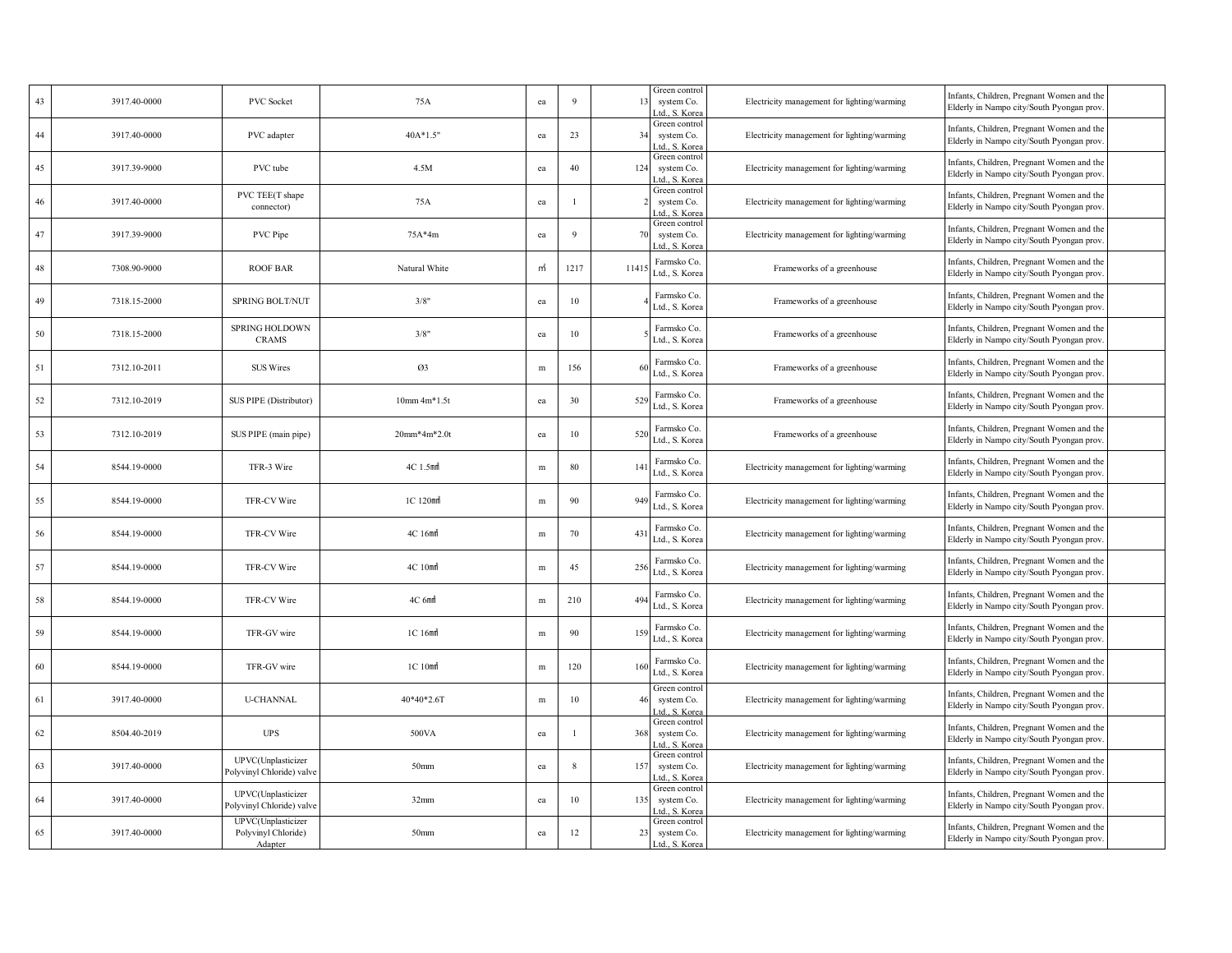| 66     | 3917.40-0000 | UPVC(Unplasticizer<br>Polyvinyl Chloride) End<br>Plus | 50 <sub>mm</sub>        | ea           | $\overline{4}$ |      | Green control<br>system Co.<br>td., S. Kore   | Electricity management for lighting/warming | Infants, Children, Pregnant Women and the<br>Elderly in Nampo city/South Pyongan prov |
|--------|--------------|-------------------------------------------------------|-------------------------|--------------|----------------|------|-----------------------------------------------|---------------------------------------------|---------------------------------------------------------------------------------------|
| 67     | 3917.40-0000 | UPVC Elbow shape<br>connector                         | 50 <sub>mm</sub>        | ea           | 28             | 46   | Green control<br>system Co.<br>Ltd., S. Korea | Electricity management for lighting/warming | Infants, Children, Pregnant Women and the<br>Elderly in Nampo city/South Pyongan prov |
| 68     | 3917.40-0000 | UPVC Elbow shape<br>connector                         | 32mm                    | ea           | 6              |      | Green control<br>system Co.<br>td., S. Kore:  | Electricity management for lighting/warming | Infants, Children, Pregnant Women and the<br>Elderly in Nampo city/South Pyongan prov |
| 69     | 3917.40-0000 | <b>UPVC</b> Union                                     | 50mm                    | ea           | $\overline{4}$ | 27   | Green control<br>system Co.<br>Ltd., S. Korea | Electricity management for lighting/warming | Infants, Children, Pregnant Women and the<br>Elderly in Nampo city/South Pyongan prov |
| 70     | 3917.40-0000 | <b>UPVC</b> Union                                     | 32mm                    | ea           | $\overline{4}$ | 21   | Green control<br>system Co.<br>td., S. Korea  | Electricity management for lighting/warming | Infants, Children, Pregnant Women and the<br>Elderly in Nampo city/South Pyongan prov |
| $71\,$ | 3917.40-0000 | UPVC CONNECTOR                                        | 32mm                    | ea           | $\overline{4}$ |      | Green control<br>system Co.<br>Ltd., S. Korea | Electricity management for lighting/warming | Infants, Children, Pregnant Women and the<br>Elderly in Nampo city/South Pyongan prov |
| 72     | 3917.40-0000 | UPVC TEE(T shape<br>connector)                        | 50 <sub>mm</sub>        | ea           | 6              | -11  | Green control<br>system Co.<br>td., S. Kore   | Electricity management for lighting/warming | Infants, Children, Pregnant Women and the<br>Elderly in Nampo city/South Pyongan prov |
| 73     | 3917.39-9000 | <b>UPVC</b> Pipe                                      | 50mm*5m / 10bar         | ea           | $10\,$         | 86   | Green control<br>system Co.<br>Ltd., S. Korea | Electricity management for lighting/warming | Infants, Children, Pregnant Women and the<br>Elderly in Nampo city/South Pyongan prov |
| 74     | 3917.39-9000 | <b>UPVC</b> Pipe                                      | $40mm*5m$               | ea           | 29             | 213  | Green control<br>system Co.<br>.td., S. Kore  | Electricity management for lighting/warming | Infants, Children, Pregnant Women and the<br>Elderly in Nampo city/South Pyongan prov |
| 75     | 3917.39-9000 | <b>UPVC</b> Pipe                                      | $32mm*5m$               | ea           | 19             | 109  | Green control<br>system Co.<br>Ltd., S. Korea | Electricity management for lighting/warming | Infants, Children, Pregnant Women and the<br>Elderly in Nampo city/South Pyongan prov |
| 76     | 3917.39-9000 | U shape connector                                     | 50.8*550C               | set          | 21             | 201  | Green control<br>system Co.<br>Ltd., S. Kore  | Electricity management for lighting/warming | Infants, Children, Pregnant Women and the<br>Elderly in Nampo city/South Pyongan prov |
| 77     | 8544.19-0000 | VCTF wire                                             | 3C 2.5mm                | $\,$ m       | 80             | 106  | Green control<br>system Co.<br>Ltd., S. Korea | Electricity management for lighting/warming | Infants, Children, Pregnant Women and the<br>Elderly in Nampo city/South Pyongan prov |
| 78     | 8544.19-0000 | VCTF wire                                             | $1.5*2C$                | $\,$ m       | 60             | 32   | Green control<br>system Co.<br>Ltd., S. Korea | Electricity management for lighting/warming | Infants, Children, Pregnant Women and the<br>Elderly in Nampo city/South Pyongan prov |
| 79     | 8544.19-0000 | VCTF wire                                             | $2.5*3C$                | $\, {\rm m}$ | 150            | 174  | Green control<br>system Co.<br>Ltd., S. Korea | Electricity management for lighting/warming | Infants, Children, Pregnant Women and the<br>Elderly in Nampo city/South Pyongan prov |
| 80     | 7308.90-9000 | <b>WALL BAR</b>                                       | Natural White           | m            | 906.3          | 8094 | Farmsko Co.<br>Ltd., S. Korea                 | Frameworks of a greenhouse                  | Infants, Children, Pregnant Women and the<br>Elderly in Nampo city/South Pyongan prov |
| 81     | 7216.31-0000 | L-shaped steel                                        | □-80X80X6t              | kg           | 1264.3         | 775  | Farmsko Co.<br>Ltd., S. Korea                 | Frameworks of a greenhouse                  | Infants, Children, Pregnant Women and the<br>Elderly in Nampo city/South Pyongan prov |
| 82     | 7216.31-0000 | L-shaped steel                                        | L-40X40X4t(pulin angle) | kg           | 56.9           |      | Farmsko Co.<br>Ltd., S. Korea                 | Frameworks of a greenhouse                  | Infants, Children, Pregnant Women and the<br>Elderly in Nampo city/South Pyongan prov |
| 83     | 7307.99-9000 | machined nipple                                       | 020                     | ea           | 23             | 24   | Farmsko Co.<br>Ltd., S. Korea                 | Frameworks of a greenhouse                  | Infants, Children, Pregnant Women and the<br>Elderly in Nampo city/South Pyongan prov |
| 84     | 7307.99-9000 | machined nipple                                       | 025*80                  | ea           | 48             |      | Farmsko Co.<br>Ltd., S. Korea                 | Frameworks of a greenhouse                  | Infants, Children, Pregnant Women and the<br>Elderly in Nampo city/South Pyongan prov |
| $85\,$ | 7307.99-9000 | Guide clip                                            | upside/downside         | ea           | 1979           | 453  | Farmsko Co.<br>Ltd., S. Korea                 | Frameworks of a greenhouse                  | Infants, Children, Pregnant Women and the<br>Elderly in Nampo city/South Pyongan prov |
| 86     | 9026.10-1000 | the rain gauge                                        | 0~1(RELAY)              | ea           |                | 286  | Green control<br>system Co.<br>.td., S. Kore  | Vegetable crop growth management            | Infants, Children, Pregnant Women and the<br>Elderly in Nampo city/South Pyongan prov |
| 87     | 3917.39-9000 | gutter fixing rack                                    | More than Ø4            | ea           | 476            | 152  | Farmsko Co.<br>Ltd., S. Korea                 | Frameworks of a greenhouse                  | Infants, Children, Pregnant Women and the<br>Elderly in Nampo city/South Pyongan prov |
| 88     | 3917.39-9000 | Gutter Fixed Angle                                    | $30*30$                 | ea           | 44             | 28   | Farmsko Co.<br>Ltd., S. Korea                 | Frameworks of a greenhouse                  | Infants, Children, Pregnant Women and the<br>Elderly in Nampo city/South Pyongan prov |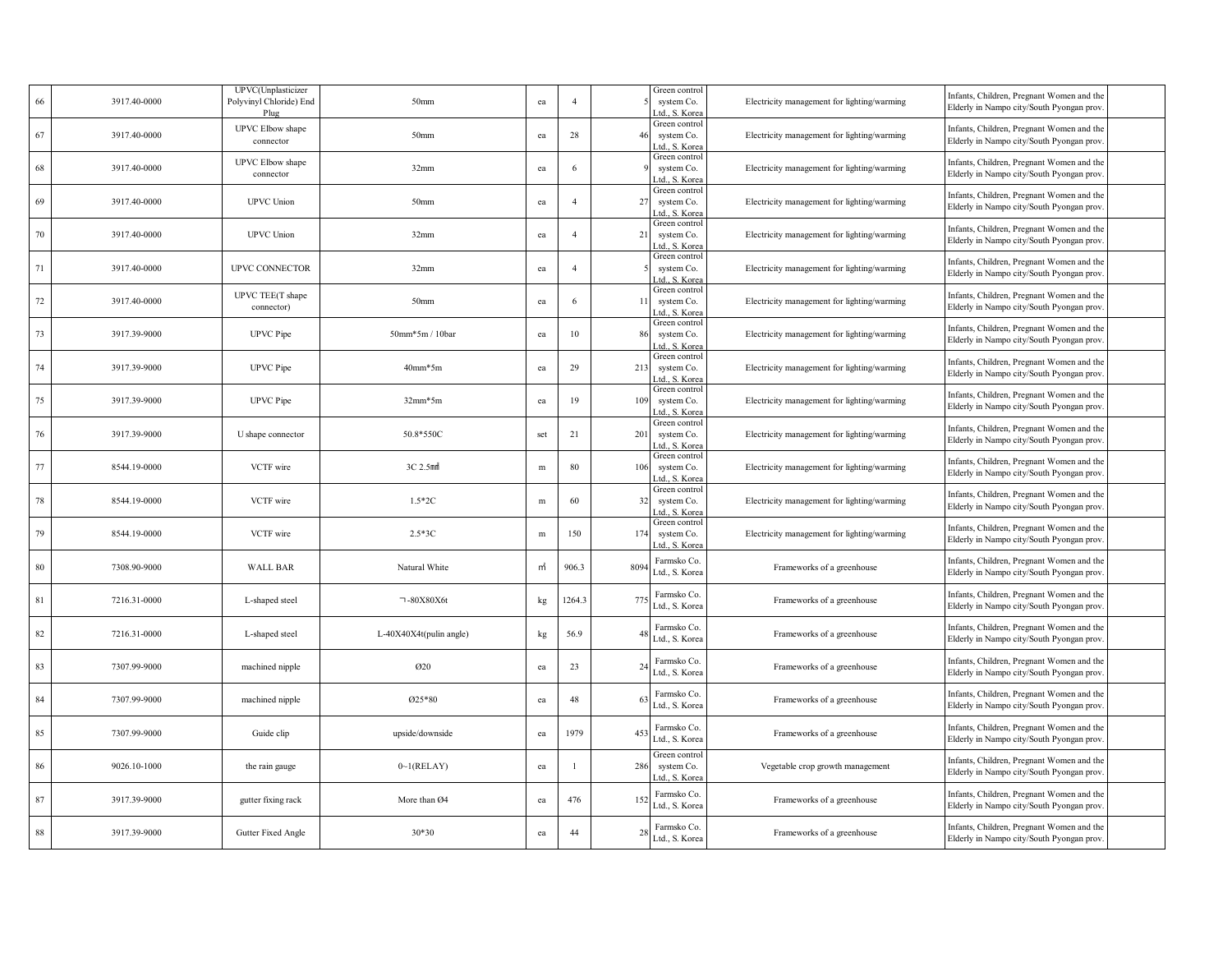| 89       | 3917.39-9000 | gutter suspension                            | More than Ø3                        | ea   | 152                     | 37   | Farmsko Co.<br>Ltd., S. Korea                 | Frameworks of a greenhouse              | Infants, Children, Pregnant Women and the<br>Elderly in Nampo city/South Pyongan prov  |  |
|----------|--------------|----------------------------------------------|-------------------------------------|------|-------------------------|------|-----------------------------------------------|-----------------------------------------|----------------------------------------------------------------------------------------|--|
| $90\,$   | 3917.39-9000 | turnbuckle for gutter<br>suspension          | m8                                  | ea   | 174                     | 256  | Farmsko Co.<br>Ltd., S. Korea                 | Frameworks of a greenhouse              | Infants, Children, Pregnant Women and the<br>Elderly in Nampo city/South Pyongan prov  |  |
| 91       | 3917.39-9000 | Gutter & Cap (thin<br>air/path)              | For drain cap Ø50mm                 | ea   | 44                      | 126  | Farmsko Co.<br>Ltd., S. Korea                 | Frameworks of a greenhouse              | Infants, Children, Pregnant Women and the<br>Elderly in Nampo city/South Pyongan prov  |  |
| 92       | 8403.10-1000 | diesel boiler                                | 100,000kcal, 1035RTD concurrent use | ea   | $\overline{2}$          | 3383 | Kyeongnong<br>boiler Co.<br>Ltd., S. Korea    | A tool for farming works                | Infants, Children, Pregnant Women and the<br>Elderly in Nampo city/South Pyongan prov  |  |
| 93       | 7303.00-2000 | high pressure pipe                           | $25A*50m$                           | m    | 80                      | 824  | Green control<br>system Co.<br>Ltd., S. Korea | For Water irrigation / Nutrition Supply | Infants, Children, Pregnant Women and the<br>Elderly in Nampo city/South Pyongan prov  |  |
| 94       | 3917.39-9000 | High pressure hose (main<br>pipe connection) | 3/4" High pressure hose 2m          | ea   |                         | -69  | Green control<br>system Co.<br>Ltd., S. Korea | For Water irrigation / Nutrition Supply | Infants, Children, Pregnant Women and the<br>Elderly in Nampo city/South Pyongan prov. |  |
| 95       | 3917.39-9000 | High pressure hose (main<br>pipe connection) | 3/4" High pressure hose 1m          | ea   | $\overline{1}$          | 59   | Green control<br>system Co.<br>Ltd., S. Korea | For Water irrigation / Nutrition Supply | Infants, Children, Pregnant Women and the<br>Elderly in Nampo city/South Pyongan prov. |  |
| 96       | 3919.10-0000 | high-pressure hose, band                     | Ø20*50m                             | roll | $\overline{\mathbf{3}}$ | 26   | Green control<br>system Co.<br>Ltd., S. Korea | For Water irrigation / Nutrition Supply | Infants, Children, Pregnant Women and the<br>Elderly in Nampo city/South Pyongan prov  |  |
| 97       | 3917.39-9000 | Supply hose                                  | $13mm*2m$                           | ea   | 315                     |      | Green control<br>system Co.<br>Ltd., S. Korea | For Water irrigation / Nutrition Supply | Infants, Children, Pregnant Women and the<br>Elderly in Nampo city/South Pyongan prov  |  |
| $\rm 98$ | 3917.39-9000 | drive pipe                                   | For 32A/L9000                       | ea   | 5                       | 149  | Green control<br>system Co.<br>Ltd., S. Korea | Electricity / facility management       | Infants, Children, Pregnant Women and the<br>Elderly in Nampo city/South Pyongan prov. |  |
| 99       | 3917.39-9000 | drive pipe                                   | For 32A/L8000                       | ea   | 11                      | 292  | Green control<br>system Co.<br>Ltd., S. Kore  | Electricity / facility management       | Infants, Children, Pregnant Women and the<br>Elderly in Nampo city/South Pyongan prov. |  |
| 100      | 7303.00-2000 | structural steel tube                        | $-150X150X5.7t$                     | kg   | 2695.7                  | 2198 | Farmsko Co.<br>Ltd., S. Korea                 | Frameworks of a greenhouse              | Infants, Children, Pregnant Women and the<br>Elderly in Nampo city/South Pyongan prov  |  |
| 101      | 7303.00-2000 | structural steel tube                        | $-150X150X4.2t$                     | kg   | 1664.5                  | 135  | Farmsko Co.<br>Ltd., S. Korea                 | Frameworks of a greenhouse              | Infants, Children, Pregnant Women and the<br>Elderly in Nampo city/South Pyongan prov  |  |
| 102      | 7303.00-2000 | structural steel tube                        | $-150X75X4.2t$                      | kg   | 2426.2                  | 197  | Farmsko Co.<br>Ltd., S. Korea                 | Frameworks of a greenhouse              | Infants, Children, Pregnant Women and the<br>Elderly in Nampo city/South Pyongan prov. |  |
| 103      | 7303.00-2000 | structural steel tube                        | $-150X75X3.2t$                      | kg   | 2172.4                  | 177  | Farmsko Co.<br>Ltd., S. Korea                 | Frameworks of a greenhouse              | Infants, Children, Pregnant Women and the<br>Elderly in Nampo city/South Pyongan prov. |  |
| 104      | 7303.00-2000 | structural steel tube                        | $-140X60X4.2t$                      | kg   | 1011.8                  | 902  | Farmsko Co.<br>Ltd., S. Korea                 | Frameworks of a greenhouse              | Infants, Children, Pregnant Women and the<br>Elderly in Nampo city/South Pyongan prov  |  |
| 105      | 7303.00-2000 | structural steel tube                        | $-140X60X3.2t$                      | kg   | 539.8                   | 48   | Farmsko Co.<br>Ltd., S. Korea                 | Frameworks of a greenhouse              | Infants, Children, Pregnant Women and the<br>Elderly in Nampo city/South Pyongan prov  |  |
| 106      | 7303.00-2000 | structural steel tube                        | $-125X75X4.2t$                      | kg   | 572.4                   | 444  | Farmsko Co.<br>Ltd., S. Korea                 | Frameworks of a greenhouse              | Infants, Children, Pregnant Women and the<br>Elderly in Nampo city/South Pyongan prov  |  |
| 107      | 7303.00-2000 | structural steel tube                        | $-125X75X3.2t$                      | kg   | 735.5                   | 570  | Farmsko Co.<br>Ltd., S. Korea                 | Frameworks of a greenhouse              | Infants, Children, Pregnant Women and the<br>Elderly in Nampo city/South Pyongan prov. |  |
| 108      | 7303.00-2000 | structural steel tube                        | $-100X50X3.2t$                      | kg   | 1671.                   | 1294 | Farmsko Co.<br>Ltd., S. Korea                 | Frameworks of a greenhouse              | Infants, Children, Pregnant Women and the<br>Elderly in Nampo city/South Pyongan prov  |  |
| 109      | 7303.00-2000 | structural steel tube                        | $-75X45X2.3t$                       | kg   | 230.2                   | 170  | Farmsko Co.<br>Ltd., S. Korea                 | Frameworks of a greenhouse              | Infants, Children, Pregnant Women and the<br>Elderly in Nampo city/South Pyongan prov  |  |
| 110      | 7303.00-2000 | structural steel tube                        | $= -60X30X2.3t$                     | kg   | 1855.4                  | 161  | Farmsko Co.<br>Ltd., S. Korea                 | Frameworks of a greenhouse              | Infants, Children, Pregnant Women and the<br>Elderly in Nampo city/South Pyongan prov  |  |
| 111      | 7303.00-2000 | structural steel tube                        | $-50X50X3.2t$                       | kg   | 302.1                   | 234  | Farmsko Co.<br>Ltd., S. Korea                 | Frameworks of a greenhouse              | Infants, Children, Pregnant Women and the<br>Elderly in Nampo city/South Pyongan prov. |  |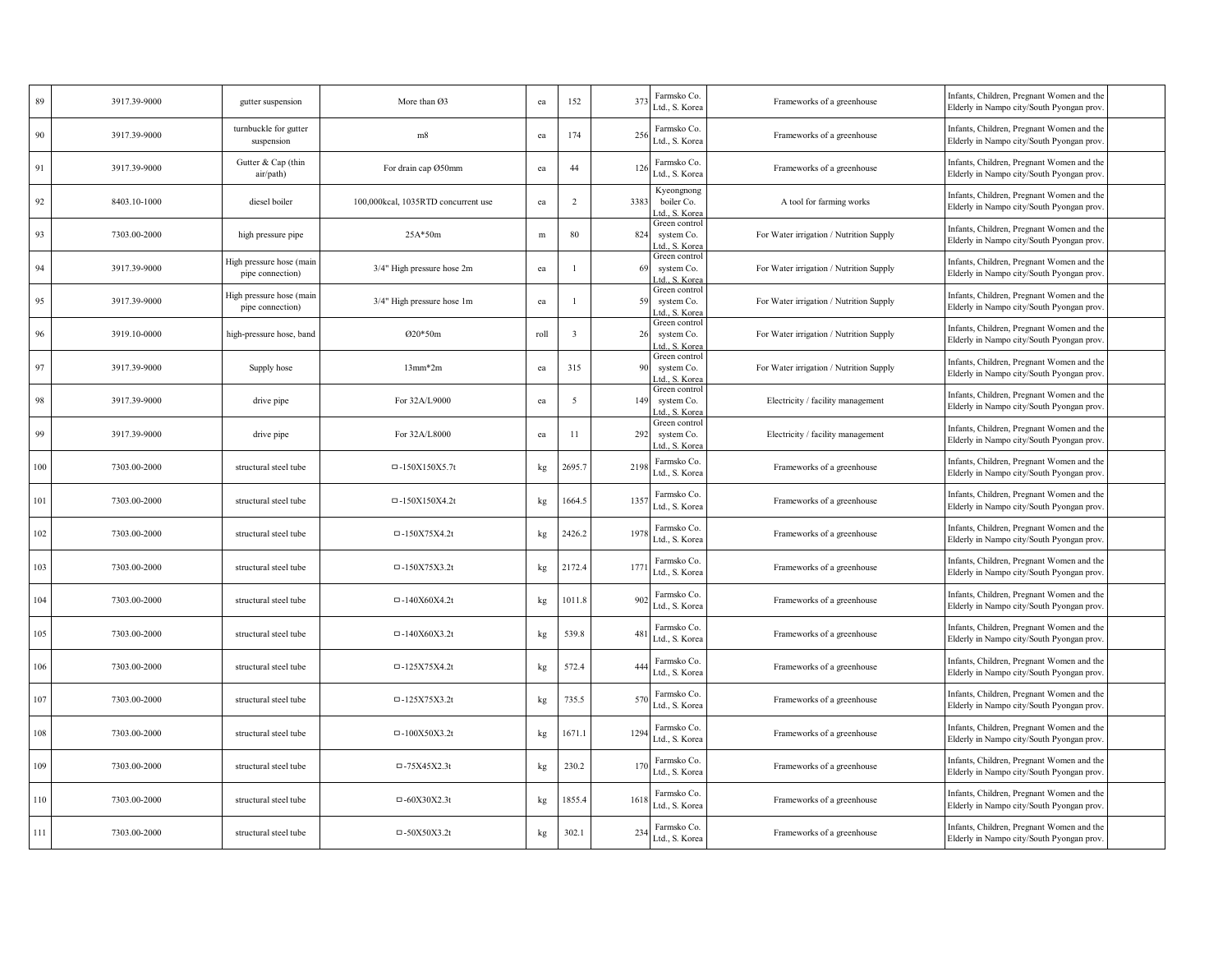| 112 | 7303.00-2000 | structural steel tube                     | $-50X50X2.3t$                       | ${\bf m}$     | $\overline{2}$ |                 | Farmsko Co.<br>Ltd., S. Korea                 | Frameworks of a greenhouse | Infants, Children, Pregnant Women and the<br>Elderly in Nampo city/South Pyongan prov  |  |
|-----|--------------|-------------------------------------------|-------------------------------------|---------------|----------------|-----------------|-----------------------------------------------|----------------------------|----------------------------------------------------------------------------------------|--|
| 113 | 7303.00-2000 | structural steel tube                     | $= -30X30X2.3t$                     | $\mathbf{kg}$ | 787.5          | 64              | Farmsko Co.<br>Ltd., S. Korea                 | Frameworks of a greenhouse | Infants, Children, Pregnant Women and the<br>Elderly in Nampo city/South Pyongan prov. |  |
| 114 | 7303.00-2000 | structural steel tube                     | $-100X50$                           | ${\bf m}$     | 6              |                 | Farmsko Co.<br>Ltd., S. Korea                 | Frameworks of a greenhouse | Infants, Children, Pregnant Women and the<br>Elderly in Nampo city/South Pyongan prov. |  |
| 115 | 7303.00-2000 | structural steel tube                     | $-75X45$                            | ea            | 152            | 16              | Farmsko Co.<br>Ltd., S. Korea                 | Frameworks of a greenhouse | Infants, Children, Pregnant Women and the<br>Elderly in Nampo city/South Pyongan prov  |  |
| 116 | 7303.00-2000 | a winding pipe                            | 50 $*1.5t/L6400$                    | ea            | 70             | 201             | Farmsko Co.<br>Ltd., S. Korea                 | Frameworks of a greenhouse | Infants, Children, Pregnant Women and the<br>Elderly in Nampo city/South Pyongan prov. |  |
| 117 | 7611.00-0000 | Growing gutter                            | polyurethane Coating, 0.7t          | ${\bf m}$     | 672            | 604             | Farmsko Co.<br>Ltd., S. Korea                 | Frameworks of a greenhouse | Infants, Children, Pregnant Women and the<br>Elderly in Nampo city/South Pyongan prov  |  |
| 118 | 8516.90-0000 | heating header                            | 200A X 2000L                        | ea            | 2              | 779             | Daesan<br>greenhouse<br>Co. Ltd., S.<br>Korea | A tool for farming works   | Infants, Children, Pregnant Women and the<br>Elderly in Nampo city/South Pyongan prov. |  |
| 119 | 8413.19-0000 | heating circulation pump                  | 0.75kW*80A                          | ea            |                | 1405            | Daesan<br>greenhouse<br>Co. Ltd., S.<br>Korea | A tool for farming works   | Infants, Children, Pregnant Women and the<br>Elderly in Nampo city/South Pyongan prov. |  |
| 120 | 8413.19-0000 | Heating circulation pump<br>(for heating) | $0.55kW*65A$                        | ea            |                | 1119            | Daesan<br>greenhouse<br>Co. Ltd., S.<br>Korea | A tool for farming works   | Infants, Children, Pregnant Women and the<br>Elderly in Nampo city/South Pyongan prov. |  |
| 121 | 8516.90-0000 | heating and cooling<br>header             | 200A*1500L                          | ea            | 2              | 606             | Daesan<br>greenhouse<br>Co. Ltd., S.<br>Korea | A tool for farming works   | Infants, Children, Pregnant Women and the<br>Elderly in Nampo city/South Pyongan prov  |  |
| 122 | 7318.16-0000 | Nut                                       | M8                                  | ea            | 42             |                 | Farmsko Co.<br>Ltd., S. Korea                 | Frameworks of a greenhouse | Infants, Children, Pregnant Women and the<br>Elderly in Nampo city/South Pyongan prov. |  |
| 123 | 7318.16-0000 | Nut                                       | M6                                  | ea            | 325            |                 | Farmsko Co.<br>Ltd., S. Korea                 | Frameworks of a greenhouse | Infants, Children, Pregnant Women and the<br>Elderly in Nampo city/South Pyongan prov. |  |
| 124 | 6903.90-9050 | nozzle union set                          | $0.2$ mm                            | set           | 28             | 49              | Farmsko Co.<br>Ltd., S. Korea                 | Frameworks of a greenhouse | Infants, Children, Pregnant Women and the<br>Elderly in Nampo city/South Pyongan prov. |  |
| 125 | 7317.00-9000 | nipple L type                             | 020                                 | ea            | 46             | 12              | Farmsko Co.<br>Ltd., S. Korea                 | Frameworks of a greenhouse | Infants, Children, Pregnant Women and the<br>Elderly in Nampo city/South Pyongan prov. |  |
| 126 | 7216.31-0000 | $=$ -shaped steel                         | $= -3.2X90X40X40(Fronback/lateral)$ | kg            | 1776.8         | 175             | Farmsko Co.<br>Ltd., S. Korea                 | Frameworks of a greenhouse | Infants, Children, Pregnant Women and the<br>Elderly in Nampo city/South Pyongan prov. |  |
| 127 | 3921.11-0000 | (Dact)vinyl                               | $0.1t*$ 0350                        | ${\bf m}$     | 805            | 45              | Farmsko Co.<br>Ltd., S. Korea                 | Frameworks of a greenhouse | Infants, Children, Pregnant Women and the<br>Elderly in Nampo city/South Pyongan prov. |  |
| 128 | 3923.10-0000 | terminal box                              | 10P                                 | ea            | 26             | 18 <sup>2</sup> | Farmsko Co.<br>Ltd., S. Korea                 | Frameworks of a greenhouse | Infants, Children, Pregnant Women and the<br>Elderly in Nampo city/South Pyongan prov. |  |
| 129 | 7318.16-0000 | Duct                                      | $30*40$                             | ea            | 8              |                 | Farmsko Co.<br>Ltd., S. Korea                 | Frameworks of a greenhouse | Infants, Children, Pregnant Women and the<br>Elderly in Nampo city/South Pyongan prov. |  |
| 130 | 8511.80-9000 | power sheath switch                       | RW243                               | ea            | $\overline{2}$ | 176             | Farmsko Co.<br>Ltd., S. Korea                 | Greenhouse ventilation     | Infants, Children, Pregnant Women and the<br>Elderly in Nampo city/South Pyongan prov. |  |
| 131 | 8511.80-9000 | power sheath switch                       | RB50-3.5                            | ea            | 15             | 821             | Farmsko Co.<br>Ltd., S. Korea                 | Greenhouse ventilation     | Infants, Children, Pregnant Women and the<br>Elderly in Nampo city/South Pyongan prov. |  |
| 132 | 8511.80-9000 | power sheath switch                       | RW245                               | ea            | $\overline{2}$ | 176             | Farmsko Co.<br>Ltd., S. Korea                 | Greenhouse ventilation     | Infants, Children, Pregnant Women and the<br>Elderly in Nampo city/South Pyongan prov. |  |
| 133 | 7409.90-9000 | copper plate-Flashing                     | $T=0.3$ mm                          | ${\bf m}$     | 28             |                 | Farmsko Co.<br>Ltd., S. Korea                 | Greenhouse ventilation     | Infants, Children, Pregnant Women and the<br>Elderly in Nampo city/South Pyongan prov. |  |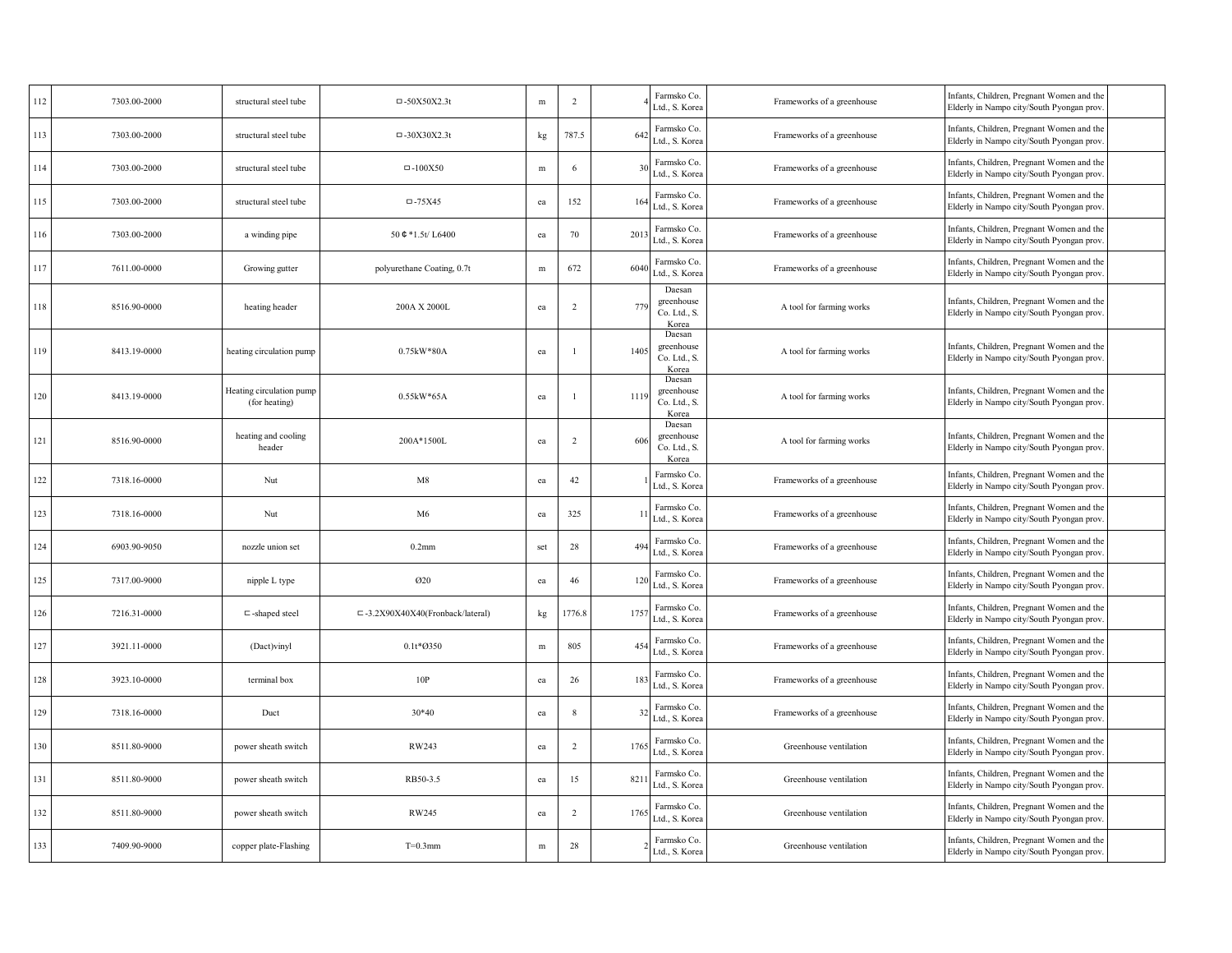| 134 | 7318.29-0000 | Drip button set                            | 4L/H*60cm                                     | ea   | 3328.5                  | 95           | Farmsko Co.<br>Ltd., S. Korea                 | Greenhouse ventilation                      | Infants, Children, Pregnant Women and the<br>Elderly in Nampo city/South Pyongan prov  |  |
|-----|--------------|--------------------------------------------|-----------------------------------------------|------|-------------------------|--------------|-----------------------------------------------|---------------------------------------------|----------------------------------------------------------------------------------------|--|
| 135 | 7318.29-0000 | Rack                                       | b16/m4/L1400                                  | ea   | 7                       | 28           | Farmsko Co.<br>Ltd., S. Korea                 | Greenhouse ventilation                      | Infants, Children, Pregnant Women and the<br>Elderly in Nampo city/South Pyongan prov. |  |
| 136 | 7318.29-0000 | Rack & Pinion                              | RSD25-40/H40-3/L4448                          | set  | 18                      | 192          | Farmsko Co.<br>Ltd., S. Korea                 | Greenhouse ventilation                      | Infants, Children, Pregnant Women and the<br>Elderly in Nampo city/South Pyongan prov. |  |
| 137 | 7307.99-9000 | rack pipe connection                       | H40-3/B32                                     | ea   | 36                      | 30           | Farmsko Co.<br>Ltd., S. Korea                 | Greenhouse ventilation                      | Infants, Children, Pregnant Women and the<br>Elderly in Nampo city/South Pyongan prov  |  |
| 138 | 7307.99-9000 | rack pipe connection                       | H30-20/B27                                    | ea   | 28                      |              | Farmsko Co.<br>Ltd., S. Korea                 | Greenhouse ventilation                      | Infants, Children, Pregnant Women and the<br>Elderly in Nampo city/South Pyongan prov  |  |
| 139 | 7307.99-9000 | Reducer T type                             | $50mm*20mm$                                   | ea   | 23                      |              | Farmsko Co.<br>Ltd., S. Korea                 | Greenhouse ventilation                      | Infants, Children, Pregnant Women and the<br>Elderly in Nampo city/South Pyongan prov. |  |
| 140 | 7307.99-9000 | rail support                               | 050.8*550                                     | ea   | 630                     | 2059         | Farmsko Co.<br>Ltd., S. Korea                 | Greenhouse ventilation                      | Infants, Children, Pregnant Women and the<br>Elderly in Nampo city/South Pyongan prov. |  |
| 141 | 7307.99-9000 | Rack Drive                                 | RRD 710-523 K70/80 UNIT                       | set  | $7\phantom{.0}$         | 101          | Farmsko Co.<br>Ltd., S. Korea                 | Greenhouse ventilation                      | Infants, Children, Pregnant Women and the<br>Elderly in Nampo city/South Pyongan prov  |  |
| 142 | 7307.99-9000 | Finishing valve                            | 20 <sub>mm</sub>                              | ea   | 23                      |              | Farmsko Co.<br>Ltd., S. Korea                 | Greenhouse ventilation                      | Infants, Children, Pregnant Women and the<br>Elderly in Nampo city/South Pyongan prov  |  |
| 143 | 3925.90-0000 | Motor Installation<br>baseplate            | Triple                                        | ea   | $\overline{2}$          | $16^{\circ}$ | Farmsko Co.<br>Ltd., S. Korea                 | Greenhouse ventilation                      | Infants, Children, Pregnant Women and the<br>Elderly in Nampo city/South Pyongan prov. |  |
| 144 | 7303.00-2000 | Motor-guiding profile                      | L2000                                         | ea   | 15                      | 237          | Farmsko Co.<br>Ltd., S. Korea                 | Greenhouse ventilation                      | Infants, Children, Pregnant Women and the<br>Elderly in Nampo city/South Pyongan prov. |  |
| 145 | 7307.99-9000 | motor installation clamp                   | <b>B75</b>                                    | set  | $\overline{2}$          |              | Farmsko Co.<br>Ltd., S. Korea                 | Greenhouse ventilation                      | Infants, Children, Pregnant Women and the<br>Elderly in Nampo city/South Pyongan prov  |  |
| 146 | 7307.99-9000 | <b>Barbed Elbow</b>                        | 20 <sub>mm</sub>                              | ea   | 23                      |              | Farmsko Co.<br>Ltd., S. Korea                 | Greenhouse ventilation                      | Infants, Children, Pregnant Women and the<br>Elderly in Nampo city/South Pyongan prov  |  |
| 147 | 7307.99-9000 | bar gasket                                 | $L=200m$                                      | roll | $\overline{\mathbf{3}}$ | 26           | Farmsko Co.<br>Ltd., S. Korea                 | Greenhouse ventilation                      | Infants, Children, Pregnant Women and the<br>Elderly in Nampo city/South Pyongan prov. |  |
| 148 | 6811.89-9000 | flooring material                          | $4.2m*36m$                                    | ea   | 8                       | 1039         | Farmsko Co.<br>Ltd., S. Korea                 | Greenhouse ventilation                      | Infants, Children, Pregnant Women and the<br>Elderly in Nampo city/South Pyongan prov. |  |
| 149 | 7319.40-1000 | flooring material fixed pin                | $100$ mm                                      | ea   |                         |              | Farmsko Co.<br>Ltd., S. Korea                 | Greenhouse ventilation                      | Infants, Children, Pregnant Women and the<br>Elderly in Nampo city/South Pyongan prov. |  |
| 150 | 8544.19-0000 | <b>Binding wire(Coating</b><br>Wire)       | 1.5 <sub>mm</sub>                             | ea   | 2                       |              | Farmsko Co.<br>Ltd., S. Korea                 | Greenhouse ventilation                      | Infants, Children, Pregnant Women and the<br>Elderly in Nampo city/South Pyongan prov  |  |
| 151 | 7318.16-0000 | Vandal nut(Half moon<br>shaped head nut)   | 27/32mm                                       | ea   | 139                     |              | Farmsko Co.<br>Ltd., S. Korea                 | Greenhouse ventilation                      | Infants, Children, Pregnant Women and the<br>Elderly in Nampo city/South Pyongan prov  |  |
| 152 | 7318.15-2000 | Vandal Volt(Half moon<br>shaped head volt) | $m6*27/32$                                    | ea   | 139                     |              | Farmsko Co.<br>Ltd., S. Korea                 | Greenhouse ventilation                      | Infants, Children, Pregnant Women and the<br>Elderly in Nampo city/South Pyongan prov. |  |
| 153 | 7313.00-9000 | a supporting line -<br>Supporting Wire     | 1ROLL=3000M                                   | roll | $\overline{4}$          | 735          | Green control<br>system Co.<br>Ltd., S. Korea | Electricity management for lighting/warming | Infants, Children, Pregnant Women and the<br>Elderly in Nampo city/South Pyongan prov. |  |
| 154 | 8539.50-0000 | dampproof Light (LED)                      | For one                                       | ea   | $\overline{2}$          |              | Green control<br>system Co.<br>Ltd., S. Kore  | Electricity management for lighting/warming | Infants, Children, Pregnant Women and the<br>Elderly in Nampo city/South Pyongan prov. |  |
| 155 | 8539.50-0000 | dampproof Light (LED)                      | For two                                       | ea   | 6                       | 221          | Green control<br>system Co.<br>td., S. Korea  | Electricity management for lighting/warming | Infants, Children, Pregnant Women and the<br>Elderly in Nampo city/South Pyongan prov. |  |
| 156 | 7308.30-0000 | Fire doors $(F:1.6t D:1.0t)$               | 1000*2100(45*100) Eletrostatic Powder coating | ea   | $\overline{1}$          | 368          | Farmsko Co.<br>Ltd., S. Korea                 | Frameworks of a greenhouse                  | Infants, Children, Pregnant Women and the<br>Elderly in Nampo city/South Pyongan prov. |  |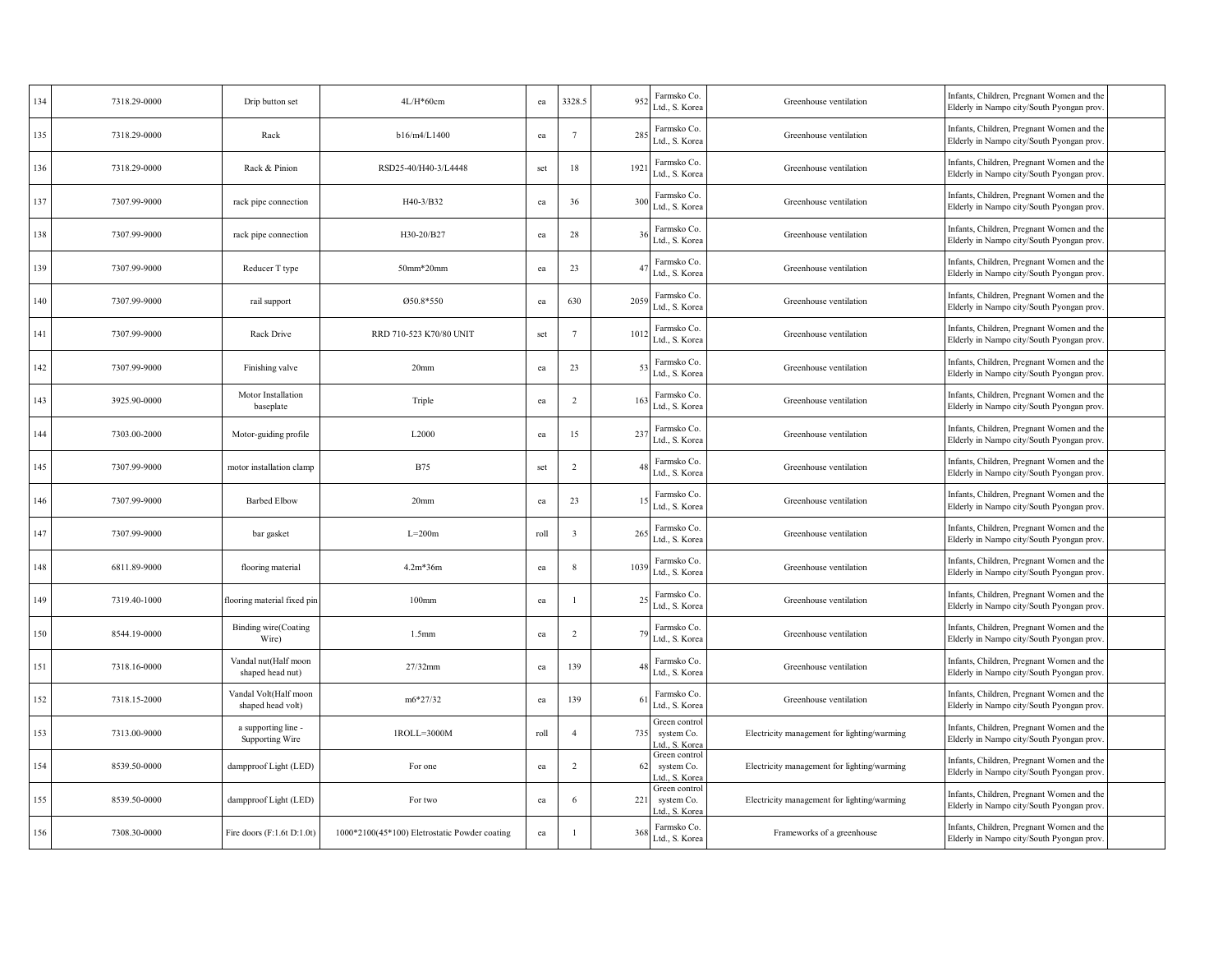| 157 | 7307.99-9000 | Plumbing bracket                                 | T-6tX50X120mm                 | kg  | 30.8           | 26              | Farmsko Co.<br>Ltd., S. Korea                 | Frameworks of a greenhouse              | Infants, Children, Pregnant Women and the<br>Elderly in Nampo city/South Pyongan prov  |  |
|-----|--------------|--------------------------------------------------|-------------------------------|-----|----------------|-----------------|-----------------------------------------------|-----------------------------------------|----------------------------------------------------------------------------------------|--|
| 158 | 7303.00-2000 | Carbon steel pipe for<br>Plumbing(black tube BS) | Ø50.8*2.3t*6m                 | ea  | 287            | 362             | Farmsko Co.<br>Ltd., S. Korea                 | Frameworks of a greenhouse              | Infants, Children, Pregnant Women and the<br>Elderly in Nampo city/South Pyongan prov  |  |
| 159 | 7303.00-2000 | Carbon steel pipe for<br>Plumbing(black tube KS) | $100A*6m$                     | ea  | 2              | $\overline{10}$ | Farmsko Co.<br>Ltd., S. Korea                 | Frameworks of a greenhouse              | Infants, Children, Pregnant Women and the<br>Elderly in Nampo city/South Pyongan prov. |  |
| 160 | 7303.00-2000 | Carbon steel pipe for<br>Plumbing(black tube KS) | $80A*6m$                      | ea  | 37             | 142             | Farmsko Co.<br>Ltd., S. Korea                 | Frameworks of a greenhouse              | Infants, Children, Pregnant Women and the<br>Elderly in Nampo city/South Pyongan prov  |  |
| 161 | 7303.00-2000 | Carbon steel pipe for<br>Plumbing(black tube KS) | $65A*6m$                      | ea  | $\overline{c}$ | -59             | Farmsko Co.<br>Ltd., S. Korea                 | Frameworks of a greenhouse              | Infants, Children, Pregnant Women and the<br>Elderly in Nampo city/South Pyongan prov  |  |
| 162 | 7303.00-2000 | Carbon steel pipe for<br>Plumbing(black tube KS) | $50A*6m$                      | ea  | $\overline{c}$ |                 | Farmsko Co.<br>Ltd., S. Korea                 | Frameworks of a greenhouse              | Infants, Children, Pregnant Women and the<br>Elderly in Nampo city/South Pyongan prov  |  |
| 163 | 7303.00-2000 | Carbon steel pipe for<br>Plumbing(black tube KS) | 65A                           | ea  | 37             | 108             | Farmsko Co.<br>Ltd., S. Korea                 | Frameworks of a greenhouse              | Infants, Children, Pregnant Women and the<br>Elderly in Nampo city/South Pyongan prov. |  |
| 164 | 7303.00-2000 | Carbon steel pipe for<br>Plumbing(black tube KS) | 50A                           | ea  | $\overline{4}$ |                 | Farmsko Co.<br>Ltd., S. Korea                 | Frameworks of a greenhouse              | Infants, Children, Pregnant Women and the<br>Elderly in Nampo city/South Pyongan prov. |  |
| 165 | 7303.00-2000 | Carbon steel pipe for<br>Plumbing(black tube KS) | 40A                           | ea  | $\overline{2}$ | $\mathcal{E}$   | Farmsko Co.<br>Ltd., S. Korea                 | Frameworks of a greenhouse              | Infants, Children, Pregnant Women and the<br>Elderly in Nampo city/South Pyongan prov  |  |
| 166 | 7303.00-2000 | Carbon steel pipe for<br>Plumbing(black tube KS) | 25A                           | ea  | 126            | 143             | Farmsko Co.<br>Ltd., S. Korea                 | Frameworks of a greenhouse              | Infants, Children, Pregnant Women and the<br>Elderly in Nampo city/South Pyongan prov  |  |
| 167 | 7611.00-0000 | Drain-faced Gutter<br>Bracket                    | 75*45*594*4t                  | set | 10             | 490             | Green control<br>system Co.<br>td., S. Korea  | For Water irrigation / Nutrition Supply | Infants, Children, Pregnant Women and the<br>Elderly in Nampo city/South Pyongan prov  |  |
| 168 | 3917.39-9000 | drainage pleating tube                           | Ø30mm                         | m   | 22             | 30              | Green control<br>system Co.<br>td., S. Korea  | For Water irrigation / Nutrition Supply | Infants, Children, Pregnant Women and the<br>Elderly in Nampo city/South Pyongan prov. |  |
| 169 | 3925.10-0000 | Drainage collection tank                         | 600*600*600mm                 | ea  |                | 155             | Green control<br>system Co.<br>td., S. Korea  | For Water irrigation / Nutrition Supply | Infants, Children, Pregnant Women and the<br>Elderly in Nampo city/South Pyongan prov  |  |
| 170 | 8413.81-9000 | Drain pump                                       | 0.3kw                         | ea  |                | 196             | Daesan<br>greenhouse<br>Co. Ltd., S.<br>Korea | For Water irrigation / Nutrition Supply | Infants, Children, Pregnant Women and the<br>Elderly in Nampo city/South Pyongan prov. |  |
| 171 | 8481.80-1090 | butterfly valve                                  | 65A                           | ea  | $\overline{4}$ | 294             | Farmsko Co.<br>Ltd., S. Korea                 | For Water irrigation / Nutrition Supply | Infants, Children, Pregnant Women and the<br>Elderly in Nampo city/South Pyongan prov  |  |
| 172 | 8481.80-1090 | Butterfly Valve (gear-<br>type)                  | 100A                          | ea  | $\overline{2}$ | 216             | Farmsko Co.<br>Ltd., S. Korea                 | For Water irrigation / Nutrition Supply | Infants, Children, Pregnant Women and the<br>Elderly in Nampo city/South Pyongan prov  |  |
| 173 | 8481.80-1090 | Butterfly Valve (gear-<br>type)                  | 80A                           | ea  | $\overline{4}$ | 366             | Farmsko Co.<br>Ltd., S. Korea                 | For Water irrigation / Nutrition Supply | Infants, Children, Pregnant Women and the<br>Elderly in Nampo city/South Pyongan prov  |  |
| 174 | 3925.90-0000 | base channel                                     | 20*60*70/L=3M                 | ea  | 21             | 789             | Farmsko Co.<br>Ltd., S. Korea                 | For Water irrigation / Nutrition Supply | Infants, Children, Pregnant Women and the<br>Elderly in Nampo city/South Pyongan prov  |  |
| 175 | 7318.15-3000 | Bolt                                             | M8*65                         | ea  | 42             |                 | Farmsko Co.<br>Ltd., S. Korea                 | Frameworks of a greenhouse              | Infants, Children, Pregnant Women and the<br>Elderly in Nampo city/South Pyongan prov  |  |
| 176 | 7318.15-3000 | Bolt                                             | $M6*55$                       | ea  | 171            | 31              | Farmsko Co.<br>Ltd., S. Korea                 | Frameworks of a greenhouse              | Infants, Children, Pregnant Women and the<br>Elderly in Nampo city/South Pyongan prov  |  |
| 177 | 7318.15-3000 | Bolt (M6*10)                                     | For fixing bar allignment pin | ea  | 132            |                 | Farmsko Co.<br>Ltd., S. Korea                 | Frameworks of a greenhouse              | Infants, Children, Pregnant Women and the<br>Elderly in Nampo city/South Pyongan prov  |  |
| 178 | 7318.15-3000 | Bolt/Nut                                         | M8*75                         | set | 8              |                 | Farmsko Co.<br>Ltd., S. Korea                 | Frameworks of a greenhouse              | Infants, Children, Pregnant Women and the<br>Elderly in Nampo city/South Pyongan prov. |  |
| 179 | 7318.15-3000 | Bolt/Nut                                         | M8*45                         | set | 8              |                 | Farmsko Co.<br>Ltd., S. Korea                 | Frameworks of a greenhouse              | Infants, Children, Pregnant Women and the<br>Elderly in Nampo city/South Pyongan prov. |  |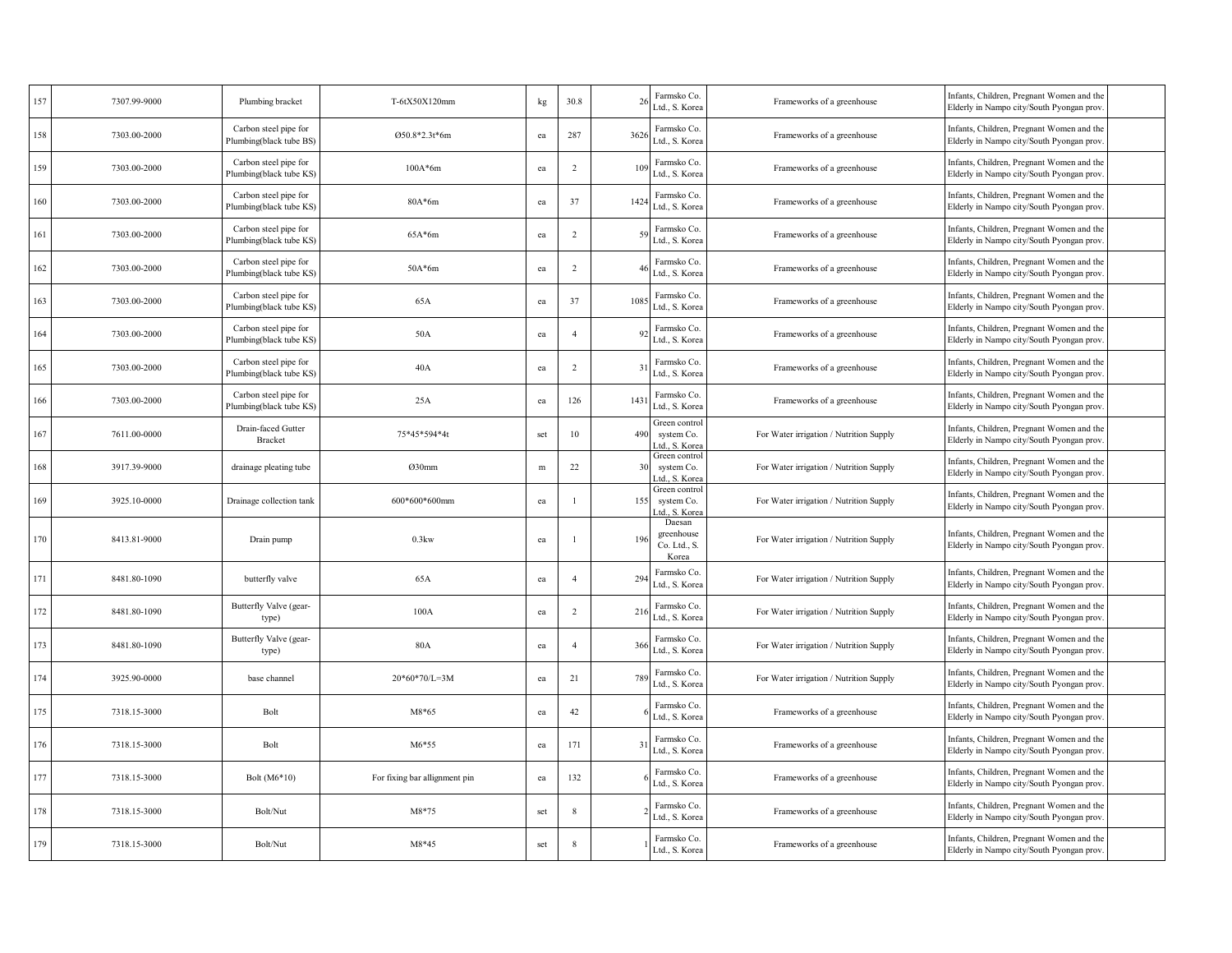| 180 | 7318.15-3000 | Bolt/Nut                  | $M6*25$                                                                    | set  | 110                     |      | Farmsko Co.<br>Ltd., S. Korea                 | Frameworks of a greenhouse                  | Infants, Children, Pregnant Women and the<br>Elderly in Nampo city/South Pyongan prov  |  |
|-----|--------------|---------------------------|----------------------------------------------------------------------------|------|-------------------------|------|-----------------------------------------------|---------------------------------------------|----------------------------------------------------------------------------------------|--|
| 181 | 7318.15-3000 | Bolt/Nut                  | $M6*45$                                                                    | set  | 180                     |      | Farmsko Co.<br>Ltd., S. Korea                 | Frameworks of a greenhouse                  | Infants, Children, Pregnant Women and the<br>Elderly in Nampo city/South Pyongan prov. |  |
| 182 | 7318.15-3000 | Bracket                   | Aisle, gabled                                                              | ea   | 44                      |      | Farmsko Co.<br>Ltd., S. Korea                 | Frameworks of a greenhouse                  | Infants, Children, Pregnant Women and the<br>Elderly in Nampo city/South Pyongan prov  |  |
| 183 | 8479.90-9090 | fertilizer stirring motor | 60W / 50:1                                                                 | ea   | $\overline{2}$          | 490  | Green control<br>system Co.<br>Ltd., S. Korea | For Water irrigation / Nutrition Supply     | Infants, Children, Pregnant Women and the<br>Elderly in Nampo city/South Pyongan prov  |  |
| 184 | 7318.22-0000 | square washer             | 70*70                                                                      | ea   | 38                      | 40   | Green control<br>system Co.<br>Ltd., S. Korea | For Water irrigation / Nutrition Supply     | Infants, Children, Pregnant Women and the<br>Elderly in Nampo city/South Pyongan prov  |  |
| 185 | 7308.90-9000 | Tripod                    | Ø8 More than                                                               | ea   | 152                     | 435  | Green control<br>system Co.<br>Ltd., S. Korea | For Water irrigation / Nutrition Supply     | Infants, Children, Pregnant Women and the<br>Elderly in Nampo city/South Pyongan prov. |  |
| 186 | 8542.31-4090 | control panel             | CPU(3.0G)Memory4G                                                          | set  | $\overline{1}$          | 695  | Green control<br>system Co.<br>Ltd., S. Kore  | For Water irrigation / Nutrition Supply     | Infants, Children, Pregnant Women and the<br>Elderly in Nampo city/South Pyongan prov. |  |
| 187 | 7318.22-0000 | saddle                    | $25A*13mm$                                                                 | ea   | 10                      |      | Farmsko Co.<br>Ltd., S. Korea                 | Frameworks of a greenhouse                  | Infants, Children, Pregnant Women and the<br>Elderly in Nampo city/South Pyongan prov  |  |
| 188 | 3921.90-9090 | sandwich panel            | Sandwich Panel, polyurethane(0.035), wall ash, 75mm                        | m    | 418.8                   | 1197 | Farmsko Co.<br>Ltd., S. Korea                 | Frameworks of a greenhouse                  | Infants, Children, Pregnant Women and the<br>Elderly in Nampo city/South Pyongan prov  |  |
| 189 | 3921.90-9090 | sandwich panel            | Sandwich Panel, polyurethane(0.035), roofing material,<br>$100$ mm         | m    | 85.1                    | 278  | Farmsko Co.<br>Ltd., S. Korea                 | Frameworks of a greenhouse                  | Infants, Children, Pregnant Women and the<br>Elderly in Nampo city/South Pyongan prov. |  |
| 190 | 3921.90-9090 | sandwich panel            | Sandwich Panel, polyurethane(0.035), roofing material,<br>40 <sub>mm</sub> | m    | 499                     | 1147 | Farmsko Co.<br>Ltd., S. Korea                 | Frameworks of a greenhouse                  | Infants, Children, Pregnant Women and the<br>Elderly in Nampo city/South Pyongan prov. |  |
| 191 | 3917.39-9000 | Plant Growing Pipe rack   | Ø8 More than                                                               | ea   | 152                     | 224  | Farmsko Co.<br>Ltd., S. Korea                 | Frameworks of a greenhouse                  | Infants, Children, Pregnant Women and the<br>Elderly in Nampo city/South Pyongan prov  |  |
| 192 | 3917.39-9000 | shaft guard crib          | 6 angle                                                                    | ea   | $7\phantom{.0}$         |      | Farmsko Co.<br>Ltd., S. Korea                 | Frameworks of a greenhouse                  | Infants, Children, Pregnant Women and the<br>Elderly in Nampo city/South Pyongan prov  |  |
| 193 | 3917.39-9000 | Set Anchor                | $m6*45$                                                                    | ea   | 60                      | 34   | Green control<br>system Co.<br>.td., S. Korea | Electricity management for lighting/warming | Infants, Children, Pregnant Women and the<br>Elderly in Nampo city/South Pyongan prov. |  |
| 194 | 3917.39-9000 | shrinkage tube            | $20 \, \phi$                                                               | ea   | 40                      | 71   | Green control<br>system Co.<br>Atd., S. Kore  | Electricity management for lighting/warming | Infants, Children, Pregnant Women and the<br>Elderly in Nampo city/South Pyongan prov. |  |
| 195 | 3917.39-9000 | shrinkage tube            | 50¢                                                                        | ea   | 10                      | 35   | Green control<br>system Co.<br>Ltd., S. Korea | Electricity management for lighting/warming | Infants, Children, Pregnant Women and the<br>Elderly in Nampo city/South Pyongan prov  |  |
| 196 | 8413.81-9000 | circulation pump          | 1.1kw x80A                                                                 | ea   |                         | 2051 | Green control<br>system Co.<br>td., S. Korea  | Electricity management for lighting/warming | Infants, Children, Pregnant Women and the<br>Elderly in Nampo city/South Pyongan prov  |  |
| 197 | 7318.15-9000 | Switch                    | 1 Hole                                                                     | ea   | $\overline{\mathbf{3}}$ |      | Green control<br>system Co.<br>Ltd., S. Korea | Electricity management for lighting/warming | Infants, Children, Pregnant Women and the<br>Elderly in Nampo city/South Pyongan prov  |  |
| 198 | 7318.15-9000 | Switch                    | 3 Hole                                                                     | ea   | 2                       |      | Green control<br>system Co.<br>.td., S. Kore: | Electricity management for lighting/warming | Infants, Children, Pregnant Women and the<br>Elderly in Nampo city/South Pyongan prov  |  |
| 199 | 7318.15-9000 | <b>Screw Vis</b>          | 25 <sub>mm</sub>                                                           | ea   |                         |      | Green control<br>system Co.<br>Ltd., S. Korea | Electricity management for lighting/warming | Infants, Children, Pregnant Women and the<br>Elderly in Nampo city/South Pyongan prov  |  |
| 200 | 7608.10-0000 | screen bar                | $L = 8000$                                                                 | ea   | 66                      | 1796 | Green control<br>system Co.<br>Ltd., S. Korea | Electricity management for lighting/warming | Infants, Children, Pregnant Women and the<br>Elderly in Nampo city/South Pyongan prov  |  |
| 201 | 7315.89-0000 | screen chain weight       | 30M                                                                        | roll | 6                       | 186  | Green control<br>system Co.<br>.td., S. Korea | Electricity management for lighting/warming | Infants, Children, Pregnant Women and the<br>Elderly in Nampo city/South Pyongan prov. |  |
| 202 | 7318.29-0000 | Stainless steel band      | 0400                                                                       | ea   | 42                      | 130  | Green control<br>system Co.<br>Ltd., S. Korea | Electricity management for lighting/warming | Infants, Children, Pregnant Women and the<br>Elderly in Nampo city/South Pyongan prov. |  |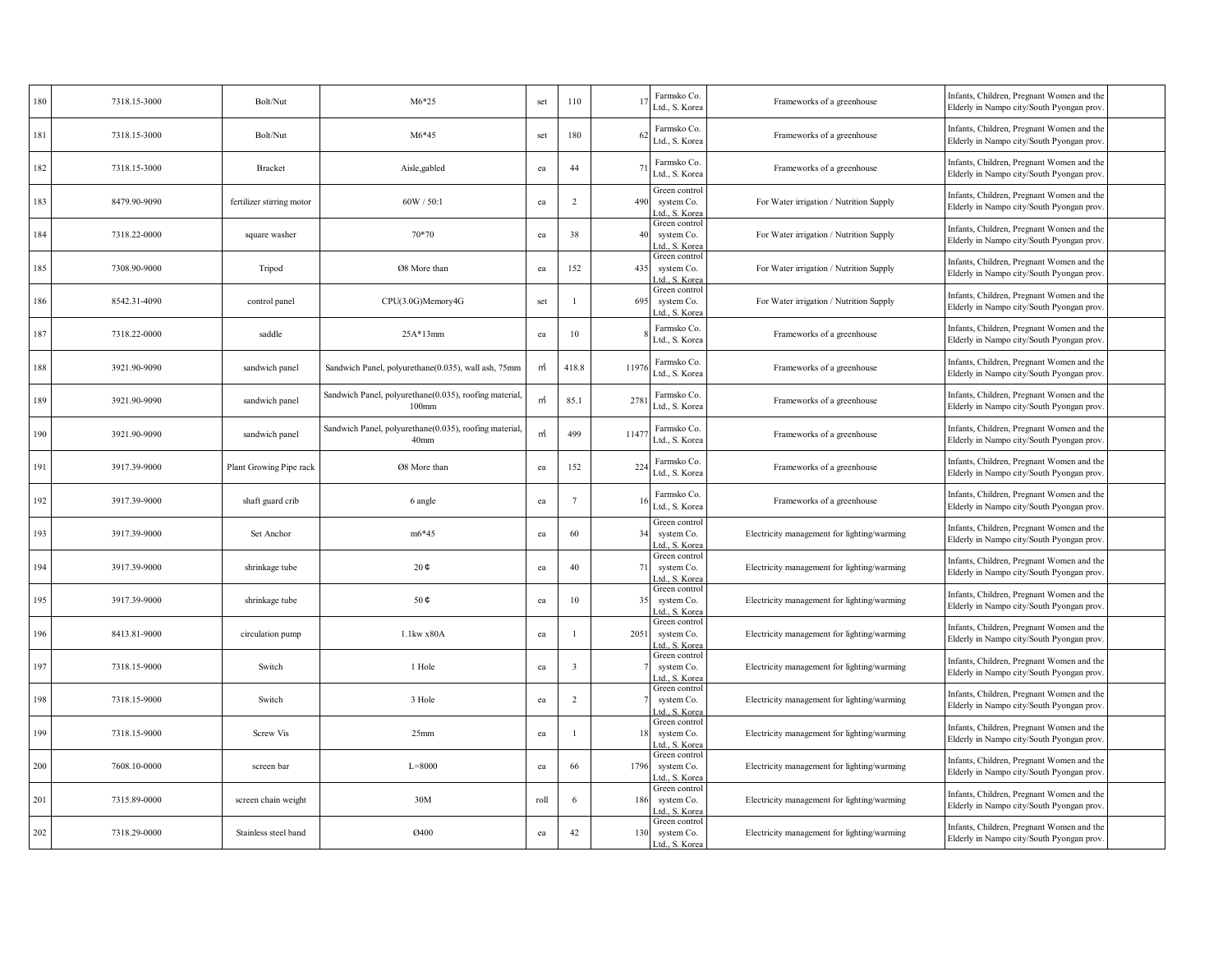| 203 | 7318.29-0000 | Stainless steel self tapping<br>screw vis | 13mm                  | ea   |                         | 18   | Green control<br>system Co.<br>Ltd., S. Kore: | Electricity management for lighting/warming | Infants, Children, Pregnant Women and the<br>Elderly in Nampo city/South Pyongan prov  |  |
|-----|--------------|-------------------------------------------|-----------------------|------|-------------------------|------|-----------------------------------------------|---------------------------------------------|----------------------------------------------------------------------------------------|--|
| 204 | 7318.29-0000 | Stainless steel ball valve                | $20A\circledast$      | ea   | 42                      | 213  | Green control<br>system Co.<br>Ltd., S. Korea | Electricity management for lighting/warming | Infants, Children, Pregnant Women and the<br>Elderly in Nampo city/South Pyongan prov. |  |
| 205 | 8542.31-4090 | Speed controller (for<br>ventilator)      | For Two to Five       | ea   |                         | 134  | Green control<br>system Co.<br>.td., S. Korea | Electricity management for lighting/warming | Infants, Children, Pregnant Women and the<br>Elderly in Nampo city/South Pyongan prov. |  |
| 206 | 7318.29-0000 | slide welded joint                        | 6 angle/B5/4          | ea   | $7\phantom{.0}$         | 72   | Green control<br>system Co.<br>Ltd., S. Korea | Electricity management for lighting/warming | Infants, Children, Pregnant Women and the<br>Elderly in Nampo city/South Pyongan prov  |  |
| 207 | 7318.29-0000 | slide welded joint                        | For 32A               | ea   | 36                      | 215  | Green control<br>system Co.<br>Ltd., S. Korea | Electricity management for lighting/warming | Infants, Children, Pregnant Women and the<br>Elderly in Nampo city/South Pyongan prov. |  |
| 208 | 8544.19-0000 | signal line                               | AWG24/4P              | m    | 100                     | 38   | Green control<br>system Co.<br>Ltd., S. Korea | Electricity management for lighting/warming | Infants, Children, Pregnant Women and the<br>Elderly in Nampo city/South Pyongan prov. |  |
| 209 | 8544.19-0000 | signal line                               | AWG24/8P              | m    | 100                     | 78   | Green control<br>system Co.<br>Ltd., S. Kore  | Electricity management for lighting/warming | Infants, Children, Pregnant Women and the<br>Elderly in Nampo city/South Pyongan prov. |  |
| 210 | 8544.19-0000 | signal line                               | AWG24/20P             | m    | 100                     | 196  | Green control<br>system Co.<br>Ltd., S. Korea | Electricity management for lighting/warming | Infants, Children, Pregnant Women and the<br>Elderly in Nampo city/South Pyongan prov  |  |
| 211 | 7604.10-2090 | Aluminium profile                         | Left, Right           | ea   | 36                      | 48   | Green control<br>system Co.<br>Ad., S. Korea  | Electricity management for lighting/warming | Infants, Children, Pregnant Women and the<br>Elderly in Nampo city/South Pyongan prov  |  |
| 212 | 9026.20-1190 | a pressure gauge                          | 6bar / oil            | ea   | $\overline{4}$          | 65   | Green control<br>system Co.<br>Ltd., S. Korea | For Water irrigation / Nutrition Supply     | Infants, Children, Pregnant Women and the<br>Elderly in Nampo city/South Pyongan prov. |  |
| 213 | 9026.90-0000 | compression terminal                      | $2.5*4Y$              | ea   | $\overline{\mathbf{3}}$ | 69   | Green control<br>system Co.<br>Ltd., S. Korea | For Water irrigation / Nutrition Supply     | Infants, Children, Pregnant Women and the<br>Elderly in Nampo city/South Pyongan prov. |  |
| 214 | 8421.99-9029 | liquid filter set                         | 3/4"                  | ea   | $\overline{\mathbf{3}}$ | 159  | Green control<br>system Co.<br>Ltd., S. Korea | For Water irrigation / Nutrition Supply     | Infants, Children, Pregnant Women and the<br>Elderly in Nampo city/South Pyongan prov  |  |
| 215 | 3923.50-0000 | End cap                                   | 40A*Ø25               | ea   | 48                      | 124  | Green control<br>system Co.<br>Ltd., S. Korea | For Water irrigation / Nutrition Supply     | Infants, Children, Pregnant Women and the<br>Elderly in Nampo city/South Pyongan prov. |  |
| 216 | 3923.50-0000 | End cap                                   | 10 <sub>mm</sub>      | ea   | $\overline{4}$          | 16   | Green control<br>system Co.<br>Ltd., S. Korea | For Water irrigation / Nutrition Supply     | Infants, Children, Pregnant Women and the<br>Elderly in Nampo city/South Pyongan prov. |  |
| 217 | 3923.50-0000 | End cap                                   | 20 <sub>mm</sub>      | ea   | $\overline{2}$          | 31   | Green control<br>system Co.<br>Ltd., S. Korea | For Water irrigation / Nutrition Supply     | Infants, Children, Pregnant Women and the<br>Elderly in Nampo city/South Pyongan prov. |  |
| 218 | 3926.90-4000 | double-sided tape                         | 50M                   | roll | 6                       | 108  | Green control<br>system Co.<br>Ltd., S. Korea | For Water irrigation / Nutrition Supply     | Infants, Children, Pregnant Women and the<br>Elderly in Nampo city/South Pyongan prov. |  |
| 219 | 8424.82-0000 | nutrient solution supplier                | Aqua-zet(3Channel)    | set  |                         | 9805 | Green control<br>system Co.<br>Ltd., S. Korea | For Water irrigation / Nutrition Supply     | Infants, Children, Pregnant Women and the<br>Elderly in Nampo city/South Pyongan prov  |  |
| 220 | 3925.10-0000 | nutrient solution tank(PE)                | 1000LTR               | ea   | $\overline{\mathbf{3}}$ | 466  | Green control<br>system Co.<br>Ltd., S. Korea | For Water irrigation / Nutrition Supply     | Infants, Children, Pregnant Women and the<br>Elderly in Nampo city/South Pyongan prov. |  |
| 221 | 3209.90-9019 | epoxy paint                               | upside/downside       | m    | 250                     | 1266 | Green control<br>system Co.<br>Ltd., S. Korea | For Water irrigation / Nutrition Supply     | Infants, Children, Pregnant Women and the<br>Elderly in Nampo city/South Pyongan prov. |  |
| 222 | 7312.10-2011 | tow wire operation                        | 02.8                  | m    | 150.4                   | 147  | Green control<br>system Co.<br>Ltd., S. Korea | For Water irrigation / Nutrition Supply     | Infants, Children, Pregnant Women and the<br>Elderly in Nampo city/South Pyongan prov  |  |
| 223 | 7308.90-9000 | overhead door                             | 4,000x4,300           | set  | $\overline{1}$          | 4085 | Green control<br>system Co.<br>Ltd., S. Korea | For Water irrigation / Nutrition Supply     | Infants, Children, Pregnant Women and the<br>Elderly in Nampo city/South Pyongan prov  |  |
| 224 | 8413.19-0000 | hot water circulation<br>pump             | 0.55kw*65A            | set  |                         | 1109 | Green control<br>system Co.<br>Ltd., S. Korea | For Water irrigation / Nutrition Supply     | Infants, Children, Pregnant Women and the<br>Elderly in Nampo city/South Pyongan prov. |  |
| 225 | 9025.80-3090 | temperature and humidity<br>measuring box | Temperature -30~120°C | ea   | $\overline{2}$          | 1062 | Green control<br>system Co.<br>Ltd., S. Korea | For Water irrigation / Nutrition Supply     | Infants, Children, Pregnant Women and the<br>Elderly in Nampo city/South Pyongan prov. |  |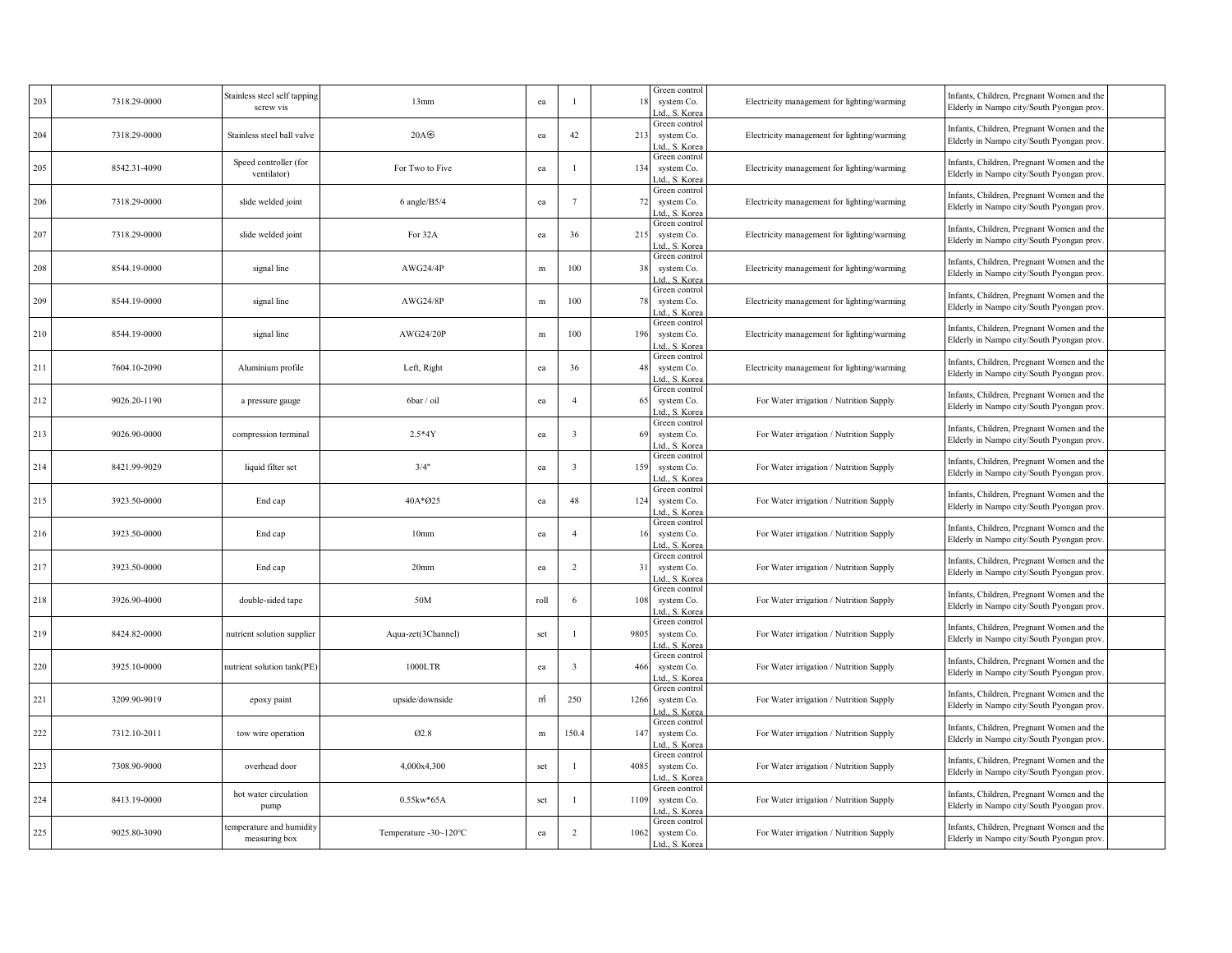| 226 | 7312.10-2011 | Wire                                              | Stainless, Ø2.38                                                        | $\,$ m | 504            | 268  | Green control<br>system Co.<br>td., S. Korea  | Electricity management for lighting/warming | Infants, Children, Pregnant Women and the<br>Elderly in Nampo city/South Pyongan prov  |
|-----|--------------|---------------------------------------------------|-------------------------------------------------------------------------|--------|----------------|------|-----------------------------------------------|---------------------------------------------|----------------------------------------------------------------------------------------|
| 227 | 7318.29-0000 | wire strainer                                     | Large                                                                   | ea     | 34             | 47   | Green control<br>system Co.<br>Ltd., S. Korea | Electricity management for lighting/warming | Infants, Children, Pregnant Women and the<br>Elderly in Nampo city/South Pyongan prov  |
| 228 | 7318.29-0000 | wire clip                                         | Small                                                                   | ea     | 174            | 36   | Green control<br>system Co.<br>Ltd., S. Korea | Electricity management for lighting/warming | Infants, Children, Pregnant Women and the<br>Elderly in Nampo city/South Pyongan prov  |
| 229 | 7318.29-0000 | wire clip                                         | Large                                                                   | ea     | 87             | 36   | Green control<br>system Co.<br>Ltd., S. Korea | Electricity management for lighting/warming | Infants, Children, Pregnant Women and the<br>Elderly in Nampo city/South Pyongan prov  |
| 230 | 7312.10-2011 | wire rope                                         | Wire rope, Gold Overlay, 6*24, 6mm                                      | m      | 3062.5         | 1374 | Green control<br>system Co.<br>Ltd., S. Korea | Electricity management for lighting/warming | Infants, Children, Pregnant Women and the<br>Elderly in Nampo city/South Pyongan prov  |
| 231 | 9032.10-1090 | external temperature<br>sensor                    | Temperature -30~80°C                                                    | ea     |                | 286  | Green control<br>system Co.<br>Ltd., S. Korea | Electricity management for lighting/warming | Infants, Children, Pregnant Women and the<br>Elderly in Nampo city/South Pyongan prov. |
| 232 | 7307.99-9000 | outside corner                                    | $L=2.4M$                                                                | ea     | 11             | 65   | Green control<br>system Co.<br>Ltd., S. Kore: | Electricity management for lighting/warming | Infants, Children, Pregnant Women and the<br>Elderly in Nampo city/South Pyongan prov  |
| 233 | 3925.10-0000 | raw water tank                                    | WATER SILO 2.74 X 3.05 / 18 TON                                         | set    | $\overline{1}$ | 2696 | Green control<br>system Co.<br>Ltd., S. Korea | For Water irrigation / Nutrition Supply     | Infants, Children, Pregnant Women and the<br>Elderly in Nampo city/South Pyongan prov  |
| 234 | 7307.99-9000 | union l-type                                      | 20 <sub>mm</sub>                                                        | ea     | $\overline{3}$ |      | Green control<br>system Co.<br>Ltd., S. Korea | Electricity management for lighting/warming | Infants, Children, Pregnant Women and the<br>Elderly in Nampo city/South Pyongan prov  |
| 235 | 7307.99-9000 | Union T-type                                      | $20*10$                                                                 | ea     | $\overline{4}$ | 221  | Green control<br>system Co.<br>Ltd., S. Korea | Electricity management for lighting/warming | Infants, Children, Pregnant Women and the<br>Elderly in Nampo city/South Pyongan prov  |
| 236 | 8544.19-0000 | Flow fan Power supply<br>socket (Rain proof type) | 5M                                                                      | ea     | 6              | 42   | Green control<br>system Co.<br>Ltd., S. Kore  | Electricity management for lighting/warming | Infants, Children, Pregnant Women and the<br>Elderly in Nampo city/South Pyongan prov  |
| 237 | 8544.19-0000 | Flow Fan Power<br>cord/wire                       | 2M                                                                      | ea     | $\overline{c}$ |      | Green control<br>system Co.<br>Ltd., S. Korea | Electricity management for lighting/warming | Infants, Children, Pregnant Women and the<br>Elderly in Nampo city/South Pyongan prov  |
| 238 | 8516.79-9000 | sulphuric steamer                                 | 100W                                                                    | ea     | $\overline{4}$ | 595  | Farmsko Co.<br>Ltd., S. Korea                 | Vegetable crop growth management            | Infants, Children, Pregnant Women and the<br>Elderly in Nampo city/South Pyongan prov  |
| 239 | 7228.70-9000 | isomorphic steel bar                              | steel bar for reinforced concrete, isomorphic steel<br>bar(SD300), D-13 | kg     | 70.2           |      | Farmsko Co.<br>Ltd., S. Korea                 | Frameworks of a greenhouse                  | Infants, Children, Pregnant Women and the<br>Elderly in Nampo city/South Pyongan prov. |
| 240 | 7303.00-2000 | General structural carbon<br>steel tube           | General structural carbon steel tube, White tube,<br>42.7*1.8mm         | m      | 788            | 1506 | Farmsko Co.<br>Ltd., S. Korea                 | Frameworks of a greenhouse                  | Infants, Children, Pregnant Women and the<br>Elderly in Nampo city/South Pyongan prov. |
| 241 | 7228.70-9000 | general steel bar                                 | Normal steel bar, SS400, 12mm                                           | kg     | 539.3          | 330  | Farmsko Co.<br>Ltd., S. Korea                 | Frameworks of a greenhouse                  | Infants, Children, Pregnant Women and the<br>Elderly in Nampo city/South Pyongan prov  |
| 242 | 9025.80-9000 | pyranometer                                       | $0 - 1500$ W/m                                                          | ea     |                | 490  | Green control<br>system Co.<br>Ltd., S. Korea | Vegetable crop growth management            | Infants, Children, Pregnant Women and the<br>Elderly in Nampo city/South Pyongan prov  |
| 243 | 9032.89-9090 | automatic airband                                 | 15A                                                                     | set    | 10             | 273  | Green control<br>system Co.<br>Ltd., S. Korea | Vegetable crop growth management            | Infants, Children, Pregnant Women and the<br>Elderly in Nampo city/South Pyongan prov  |
| 244 | 7312.10-2011 | crop inducement<br>chain/wire                     | For 75*45                                                               | ea     | 303            | 490  | Green control<br>system Co.<br>.td., S. Kore: | Vegetable crop growth management            | Infants, Children, Pregnant Women and the<br>Elderly in Nampo city/South Pyongan prov  |
| 245 | 8544.19-0000 | an electric wire                                  | vct1.5sq3c                                                              | m      | 50             | 37   | Green control<br>system Co.<br>Ltd., S. Korea | Electricity management for lighting/warming | Infants, Children, Pregnant Women and the<br>Elderly in Nampo city/South Pyongan prov  |
| 246 | 7315.89-0000 | wire protection chain                             | 1M                                                                      | ea     | 30             | 601  | Green control<br>system Co.<br>Ad., S. Korea  | Electricity management for lighting/warming | Infants, Children, Pregnant Women and the<br>Elderly in Nampo city/South Pyongan prov  |
| 247 | 8481.80-1010 | electronic valve                                  | 1"                                                                      | ea     |                | 53   | Green control<br>system Co.<br>td., S. Korea  | Electricity management for lighting/warming | Infants, Children, Pregnant Women and the<br>Elderly in Nampo city/South Pyongan prov. |
| 248 | 8481.80-1010 | electronic valve set                              | 1.5"                                                                    | ea     | $\overline{4}$ | 1144 | Green control<br>system Co.<br>Ltd., S. Korea | Electricity management for lighting/warming | Infants, Children, Pregnant Women and the<br>Elderly in Nampo city/South Pyongan prov. |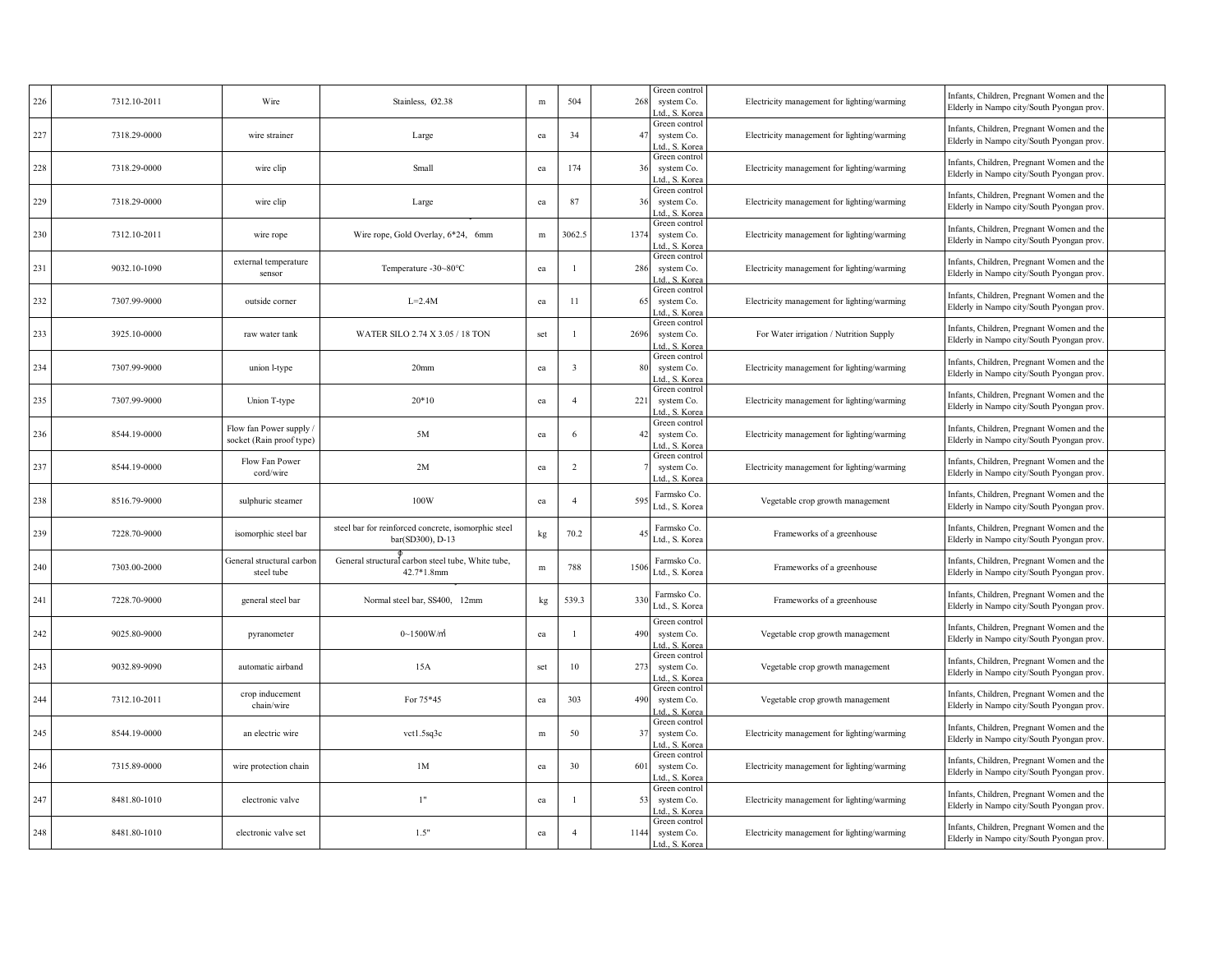| 249 | 8205.70-2000 | aperture clamp                             | 32mm                        | ea  | 149             | 85   | Green control<br>system Co.<br>td., S. Korea  | Electricity management for lighting/warming | Infants, Children, Pregnant Women and the<br>Elderly in Nampo city/South Pyongan prov  |
|-----|--------------|--------------------------------------------|-----------------------------|-----|-----------------|------|-----------------------------------------------|---------------------------------------------|----------------------------------------------------------------------------------------|
| 250 | 3923.10-0000 | joint box                                  | 150*150*100                 | ea  | $\overline{c}$  |      | Green control<br>system Co.<br>Ltd., S. Korea | Electricity management for lighting/warming | Infants, Children, Pregnant Women and the<br>Elderly in Nampo city/South Pyongan prov  |
| 251 | 3923.10-0000 | Joint Box (including<br>terminal assembly) | 150*175*75                  | ea  | $\overline{4}$  | 53   | Green control<br>system Co.<br>Ltd., S. Korea | Electricity management for lighting/warming | Infants, Children, Pregnant Women and the<br>Elderly in Nampo city/South Pyongan prov  |
| 252 | 7606.91-9000 | Crop stem support                          | Ø5, both ends included      | ea  | 909             | 69   | Farmsko Co.<br>Ltd., S. Korea                 | Vegetable crop growth management            | Infants, Children, Pregnant Women and the<br>Elderly in Nampo city/South Pyongan prov  |
| 253 | 7307.99-9000 | chain-cafling                              | For 32A                     | ea  | 12              | 279  | Green control<br>system Co.<br>Ltd., S. Korea | Vegetable crop growth management            | Infants, Children, Pregnant Women and the<br>Elderly in Nampo city/South Pyongan prov  |
| 254 | 7307.99-9000 | chain wheel                                | 6 Angle                     | ea  | $\overline{4}$  | 70   | Green control<br>system Co.<br>Ltd., S. Korea | Vegetable crop growth management            | Infants, Children, Pregnant Women and the<br>Elderly in Nampo city/South Pyongan prov. |
| 255 | 8481.30-0000 | check valve                                | 50 <sub>mm</sub>            | ea  | $\overline{2}$  | 60   | Green control<br>system Co.<br>Ltd., S. Korea | Vegetable crop growth management            | Infants, Children, Pregnant Women and the<br>Elderly in Nampo city/South Pyongan prov  |
| 256 | 3923.50-0000 | cap damper                                 | 0350                        | ea  | 21              | 455  | Green control<br>system Co.<br>Ltd., S. Korea | Electricity management for lighting/warming | Infants, Children, Pregnant Women and the<br>Elderly in Nampo city/South Pyongan prov  |
| 257 | 3916.90-2000 | cable grand                                | PG 13.5                     | ea  | 64              | 31   | Green control<br>system Co.<br>Ltd., S. Korea | Electricity management for lighting/warming | Infants, Children, Pregnant Women and the<br>Elderly in Nampo city/South Pyongan prov  |
| 258 | 3916.90-2000 | cable grand                                | PG 16                       | ea  | 12              |      | Green control<br>system Co.<br>Ltd., S. Korea | Electricity management for lighting/warming | Infants, Children, Pregnant Women and the<br>Elderly in Nampo city/South Pyongan prov  |
| 259 | 3916.90-2000 | cable grand                                | PG 19                       | ea  | $\mathbf{Q}$    |      | Green control<br>system Co.<br>td., S. Kore   | Electricity management for lighting/warming | Infants, Children, Pregnant Women and the<br>Elderly in Nampo city/South Pyongan prov  |
| 260 | 3916.90-2000 | cable tie                                  | 300mm                       | ea  | $\overline{c}$  | 53   | Green control<br>system Co.<br>Ltd., S. Korea | Electricity management for lighting/warming | Infants, Children, Pregnant Women and the<br>Elderly in Nampo city/South Pyongan prov  |
| 261 | 3916.90-2000 | cable tie                                  | sus                         | ea  | 147             | 36   | Green control<br>system Co.<br>Ltd., S. Korea | Electricity management for lighting/warming | Infants, Children, Pregnant Women and the<br>Elderly in Nampo city/South Pyongan prov  |
| 262 | 3916.90-2000 | corner angle                               | Coner angle, Angle, 65*65*6 | kg  | 32.6            | 18   | Green control<br>system Co.<br>.td., S. Korea | Vegetable crop growth management            | Infants, Children, Pregnant Women and the<br>Elderly in Nampo city/South Pyongan prov. |
| 263 | 7312.10-2011 | coating wire rope                          | 02.8                        | m   | 610             | 65   | Green control<br>system Co.<br>td., S. Kore   | Vegetable crop growth management            | Infants, Children, Pregnant Women and the<br>Elderly in Nampo city/South Pyongan prov  |
| 264 | 7312.10-2011 | coating wire rope                          | $\omega$                    | m   | 808.5           | 145  | Green control<br>system Co.<br>Ltd., S. Korea | Vegetable crop growth management            | Infants, Children, Pregnant Women and the<br>Elderly in Nampo city/South Pyongan prov  |
| 265 | 3916.90-2000 | Clamp bolt (M6*75)                         | For fixiing clamp           | ea  | 154             | 29   | Green control<br>system Co.<br>Ltd., S. Korea | Vegetable crop growth management            | Infants, Children, Pregnant Women and the<br>Elderly in Nampo city/South Pyongan prov  |
| 266 | 8205.70-2000 | clamp set                                  | RRD 700 SET K70/80X150-B5/4 | set | $7\phantom{.0}$ | 440  | Green control<br>system Co.<br>.td., S. Korea | Vegetable crop growth management            | Infants, Children, Pregnant Women and the<br>Elderly in Nampo city/South Pyongan prov  |
| 267 | 7307.99-9000 | turn buckle                                | 012                         | set | 104             | 297  | Green control<br>system Co.<br>Ltd., S. Korea | Vegetable crop growth management            | Infants, Children, Pregnant Women and the<br>Elderly in Nampo city/South Pyongan prov  |
| 268 | 8537.10-9000 | <b>Integrated Control System</b>           | Greenkeeper                 | set |                 | 3268 | Green control<br>system Co.<br>Ltd., S. Korea | Vegetable crop growth management            | Infants, Children, Pregnant Women and the<br>Elderly in Nampo city/South Pyongan prov  |
| 269 | 7307.99-9000 | truss rack                                 | $L = 860$ mm                | ea  | 24              | 47   | Green control<br>system Co.<br>Ltd., S. Korea | Vegetable crop growth management            | Infants, Children, Pregnant Women and the<br>Elderly in Nampo city/South Pyongan prov  |
| 270 | 7307.99-9000 | truss clip                                 | $45$ mm                     | ea  | 1154            | 481  | Green control<br>system Co.<br>.td., S. Korea | Vegetable crop growth management            | Infants, Children, Pregnant Women and the<br>Elderly in Nampo city/South Pyongan prov  |
| 271 | 7307.99-9000 | Pipe roller                                | Only for truss rail         | ea  | 161             | 592  | Green control<br>system Co.<br>Ltd., S. Korea | For Water irrigation / Nutrition Supply     | Infants, Children, Pregnant Women and the<br>Elderly in Nampo city/South Pyongan prov. |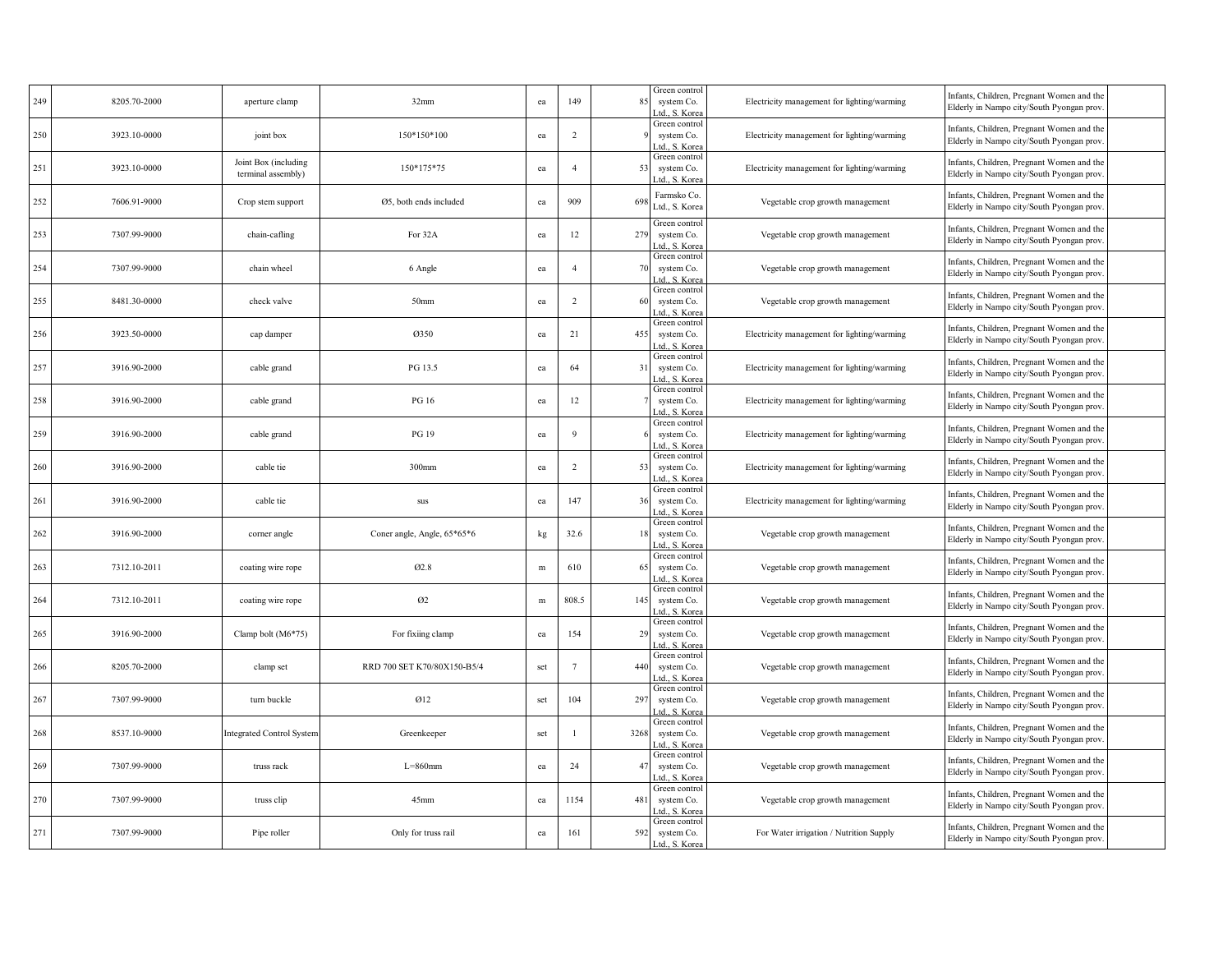| 272 | 7307.99-9000 | Pipe roller                                              | 63mm                                          | ea  | 130            | 240   | Green control<br>system Co.<br>Ltd., S. Korea | For Water irrigation / Nutrition Supply        | Infants, Children, Pregnant Women and the<br>Elderly in Nampo city/South Pyongan prov  |  |
|-----|--------------|----------------------------------------------------------|-----------------------------------------------|-----|----------------|-------|-----------------------------------------------|------------------------------------------------|----------------------------------------------------------------------------------------|--|
| 273 | 7307.99-9000 | Pipe roller fixing                                       | 75*45mm                                       | ea  | 166            | 137   | Green control<br>system Co.<br>Ltd., S. Korea | For Water irrigation / Nutrition Supply        | Infants, Children, Pregnant Women and the<br>Elderly in Nampo city/South Pyongan prov  |  |
| 274 | 7307.99-9000 | Pipe ring                                                | 0100                                          | ea  | 30             | 429   | Green control<br>system Co.<br>Ltd., S. Korea | For Water irrigation / Nutrition Supply        | Infants, Children, Pregnant Women and the<br>Elderly in Nampo city/South Pyongan prov  |  |
| 275 | 7306.61-1090 | panel finish bar<br>(upper/lower)-the ridge of<br>a roof | L 6,400                                       |     | 51             | 4584  | Green control<br>system Co.<br>Ltd., S. Korea | Frameworks of a greenhouse                     | Infants, Children, Pregnant Women and the<br>Elderly in Nampo city/South Pyongan prov  |  |
| 276 | 8413.19-0000 | Pump UNIT                                                | 3kw (Pump 1ea, Frame included)                | set | $\overline{1}$ | 6741  | Green control<br>system Co.<br>td., S. Korea  | For Water irrigation / Nutrition Supply        | Infants, Children, Pregnant Women and the<br>Elderly in Nampo city/South Pyongan prov  |  |
| 277 | 7307.99-9000 | Pump-connected<br>subsidiary material                    | 32mm                                          | set |                | 49    | Green control<br>system Co.<br>Ltd., S. Korea | For Water irrigation / Nutrition Supply        | Infants, Children, Pregnant Women and the<br>Elderly in Nampo city/South Pyongan prov. |  |
| 278 | 7216.31-0000 | Flat steel                                               | 16t                                           | kg  | 85.6           |       | Farmsko Co.<br>Ltd., S. Korea                 | Frameworks of a greenhouse                     | Infants, Children, Pregnant Women and the<br>Elderly in Nampo city/South Pyongan prov  |  |
| 279 | 7216.31-0000 | Flat steel                                               | 12t                                           | kg  | 377.7          | 316   | Farmsko Co.<br>Ltd., S. Korea                 | Frameworks of a greenhouse                     | Infants, Children, Pregnant Women and the<br>Elderly in Nampo city/South Pyongan prov  |  |
| 280 | 7216.31-0000 | Flat steel                                               | 9t                                            | kg  | 169.1          | 14    | Farmsko Co.<br>Ltd., S. Korea                 | Frameworks of a greenhouse                     | Infants, Children, Pregnant Women and the<br>Elderly in Nampo city/South Pyongan prov  |  |
| 281 | 7216.31-0000 | Flat steel                                               | 6t                                            | kg  | 346.7          | 290   | Farmsko Co.<br>Ltd., S. Korea                 | Frameworks of a greenhouse                     | Infants, Children, Pregnant Women and the<br>Elderly in Nampo city/South Pyongan prov  |  |
| 282 | 3921.90-9090 | Pocket screen                                            | Tempa 9670 R                                  | m   | 883.7          | 2816  | Green control<br>system Co.<br>Ltd., S. Korea | For Water irrigation / Nutrition Supply        | Infants, Children, Pregnant Women and the<br>Elderly in Nampo city/South Pyongan prov  |  |
| 283 | 7308.90-9000 | push bar                                                 | 4ea-1set                                      | set | 36             | 750   | Green control<br>system Co.<br>Ltd., S. Korea | For Water irrigation / Nutrition Supply        | Infants, Children, Pregnant Women and the<br>Elderly in Nampo city/South Pyongan prov  |  |
| 284 | 7308.90-9000 | push bar                                                 | 5ea-1set(Fork type)                           | set | 20             | 523   | Green control<br>system Co.<br>Ltd., S. Korea | For Water irrigation / Nutrition Supply        | Infants, Children, Pregnant Women and the<br>Elderly in Nampo city/South Pyongan prov  |  |
| 285 | 9026.80-2000 | Wind direction/speed<br>sensor                           | Wind direction:360°<br>/ Wind speed:1~60M/S   | set |                | 695   | Green control<br>system Co.<br>Ltd., S. Korea | Vegetable crop growth management               | Infants, Children, Pregnant Women and the<br>Elderly in Nampo city/South Pyongan prov. |  |
| 286 | 8421.21-9090 | Filter                                                   | Back filter                                   | ea  | $\overline{1}$ | 1593  | Green control<br>system Co.<br>Ltd., S. Kore  | For Water irrigation / Nutrition Supply        | Infants, Children, Pregnant Women and the<br>Elderly in Nampo city/South Pyongan prov. |  |
| 287 | 3925.20-0000 | synthetic resin statement<br>frame                       | 115x1,600x1,030                               | set | $\mathbf{Q}$   | 137   | Farmsko Co.<br>Ltd., S. Korea                 | Frameworks of a greenhouse                     | Infants, Children, Pregnant Women and the<br>Elderly in Nampo city/South Pyongan prov  |  |
| 288 | 3925.20-0000 | hanger door (greenhouse)                                 | 3000*3400                                     | set |                | 136   | Farmsko Co.<br>Ltd., S. Korea                 | Frameworks of a greenhouse                     | Infants, Children, Pregnant Women and the<br>Elderly in Nampo city/South Pyongan prov  |  |
| 289 | 8414.51-9000 | ventilator                                               | 1HP/230V/60Hz                                 | set | $\overline{c}$ | 67    | Farmsko Co.<br>Ltd., S. Korea                 | Frameworks of a greenhouse                     | Infants, Children, Pregnant Women and the<br>Elderly in Nampo city/South Pyongan prov. |  |
| 290 | 3917.39-9000 | Flexible Joint                                           | 20A*1000L                                     | set | 42             | 710   | Farmsko Co.<br>Ltd., S. Korea                 | Frameworks of a greenhouse                     | Infants, Children, Pregnant Women and the<br>Elderly in Nampo city/South Pyongan prov. |  |
| 291 | 8541.40-9022 | solar module                                             | capacity 370W                                 | ea  | 100            | 20427 | DAON Tech.<br>Co. Ltd., S.<br>Korea           | Solar eletric system for greenhouse management | Infants, Children, Pregnant Women and the<br>Elderly in Nampo city/South Pyongan prov  |  |
| 292 | 8537.10-9000 | junction board                                           | capacity 50kW, 3phase 4line                   | ea  | $\overline{1}$ | 1634  | DAON Tech<br>Co. Ltd., S.<br>Korea            | Solar eletric system for greenhouse management | Infants, Children, Pregnant Women and the<br>Elderly in Nampo city/South Pyongan prov  |  |
| 293 | 8507.60-9000 | accumulator battery                                      | 150kW, Ridium, BMS composition                | ea  | 150            | 55152 | DAON Tech<br>Co. Ltd., S.<br>Korea            | Solar eletric system for greenhouse management | Infants, Children, Pregnant Women and the<br>Elderly in Nampo city/South Pyongan prov. |  |
| 294 | 8504.40-2099 | solar inverter                                           | Single PV system, Capacity 50kW, 3phase 4line | ea  | -1             | 40853 | DAON Tech<br>Co. Ltd., S.<br>Korea            | Solar eletric system for greenhouse management | Infants, Children, Pregnant Women and the<br>Elderly in Nampo city/South Pyongan prov. |  |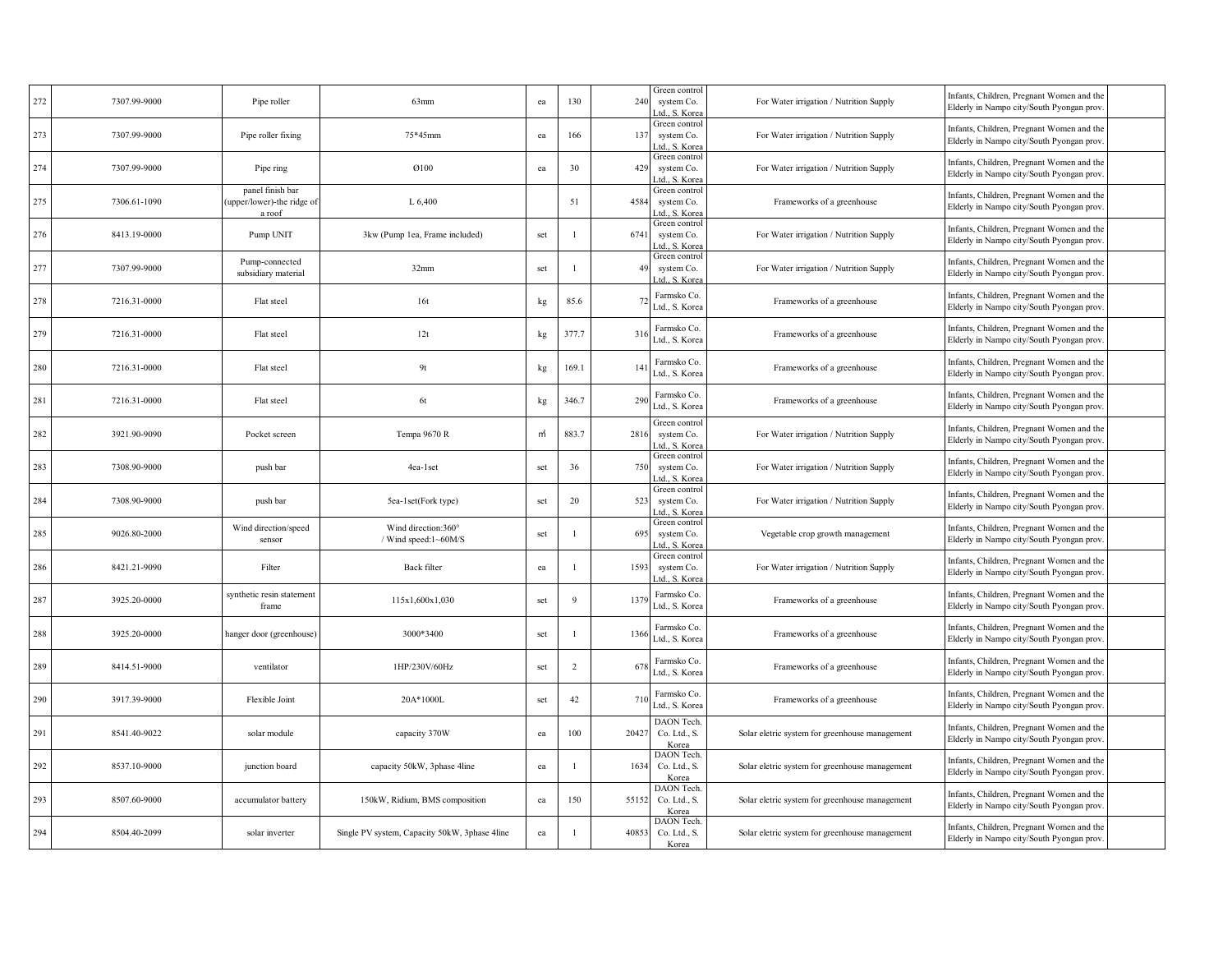| 295 | 8413.20-0000            | well pump           | 1200liters/hr. 220/330V | ea |     |  | 245 Jeil Pump Co.<br>Ltd., S. Korea | For Water irrigation / Nutrition Supply | Infants, Children, Pregnant Women and the<br>Elderly in Nampo city/South Pyongan prov. |  |
|-----|-------------------------|---------------------|-------------------------|----|-----|--|-------------------------------------|-----------------------------------------|----------------------------------------------------------------------------------------|--|
| 296 | 3917.39-9000            | Pipe                | PVC, Ø50mm              | m  | 50  |  | 102 DAEHAN Co.<br>Ltd., S. Korea    | For Water irrigation / Nutrition Supply | Infants, Children, Pregnant Women and the<br>Elderly in Nampo city/South Pyongan prov. |  |
| 297 | 8544.19-0000            | heat-resisting wire | F-FR-3, 7C*1.78mm       | m  | 100 |  | $204$ DAEHAN Co.<br>Ltd., S. Korea  | For Water irrigation / Nutrition Supply | Infants, Children, Pregnant Women and the<br>Elderly in Nampo city/South Pyongan prov. |  |
| 298 | 8414.80-9900            | pressurized pump    | 1200liters/hr. 220/330V | ea |     |  | 204 Jeil Pump Co.<br>Ltd., S. Korea | For Water irrigation / Nutrition Supply | Infants, Children, Pregnant Women and the<br>Elderly in Nampo city/South Pyongan prov. |  |
|     | 367,884<br><b>Total</b> |                     |                         |    |     |  |                                     |                                         |                                                                                        |  |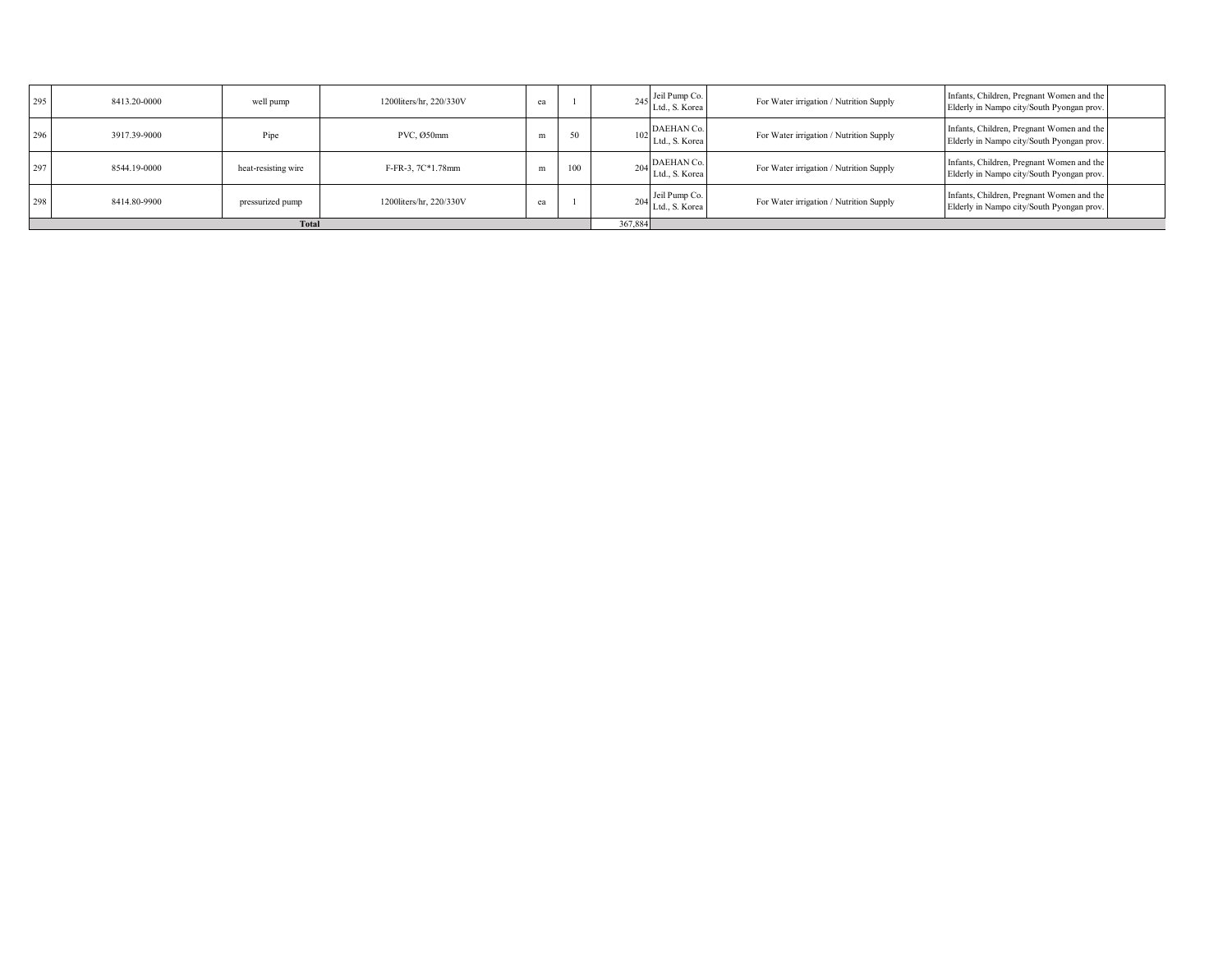**UNITED NATIONS NATIONS UNIES**



POSTAL ADDRESS - ADRESSE POSTALE: UNITED NATIONS, N.Y. 10017 CABLE ADDRESS - ADRESSE TELEGRAPHIQUE: UNATIONS NEWYORK

29 January 2021

Excellency,

On behalf of the Security Council Committee established pursuant to resolution 1718 (2006), I have the honour to refer to your letter dated 26 January 2021, conveying to the Committee a request for an adjustment of the timeframe for the exemption granted to the Republic of Korea on 4 August 2020 pursuant to paragraph 25 of resolution 2397 (2017), on behalf of Gyeonggi-do Province (GGD), to engage in humanitarian activities in the Democratic People's Republic of Korea (DPRK), in particular to allow for the import of items to support the Improving Nutrition of Vulnerable Groups project, in Nampo and South Pyongan Province, through the provision of a glass greenhouse system and related materials, for an exceptional 12 months, due to challenges related to the shipment of goods as a result of the COVID-19 pandemic.

I wish to inform you that, following due consideration of the information provided, the Committee has decided to adjust the timeframe for the exemption until 29 January 2022, to allow for the shipment to the DPRK of the abovementioned items, in accordance with paragraph 25 of Security Council resolution 2397 (2017).

The Committee would like to thank the Republic of Korea for its diligence.

Please accept, Excellency, the assurances of my highest consideration.

*(Signed)*

Mona Juul Chair Security Council Committee established pursuant to resolution 1718 (2006)

His Excellency Mr. Cho Hyun Permanent Representative of the Republic of Korea to the United Nations New York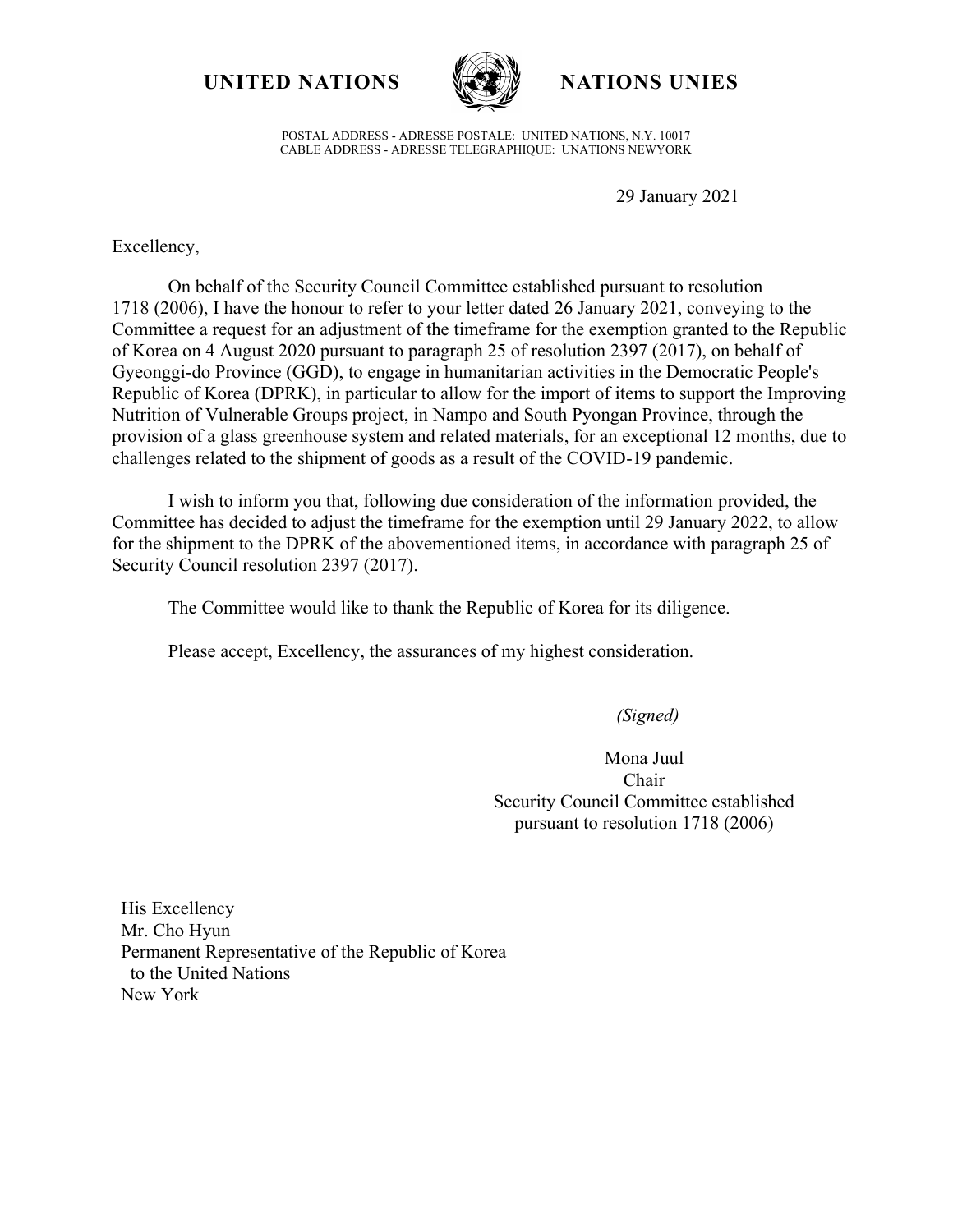**UNITED NATIONS NATIONS UNIES**



POSTAL ADDRESS - ADRESSE POSTALE: UNITED NATIONS, N.Y. 10017 CABLE ADDRESS - ADRESSE TELEGRAPHIQUE: UNATIONS NEWYORK

4 August 2020

Excellency,

On behalf of the Security Council Committee established pursuant to resolution 1718 (2006), I have the honour to refer to your letter dated 24 July 2020, conveying to the Committee a request for an exemption pursuant to paragraph 25 of resolution 2397 (2017) on behalf of Gyeonggi-do Province (GGD), to engage in humanitarian activities in the Democratic People's Republic of Korea (DPRK), in particular to allow for the import of items to support the Improving Nutrition of Vulnerable Groups project, in Nampo and South Pyongan Province, through the provision of a glass greenhouse system and related materials.

I have the further honour to inform you that, following due consideration, the Committee has decided to approve the requested exemption in the abovementioned letter, in accordance with paragraph 25 of Security Council resolution 2397 (2017), to transfer the items and services outlined in your letter within the next six months, which is enclosed in this letter as an attachment. The items are requested to be shipped once together or in a consolidated manner, with a view to increasing efficiency of shipping and custom clearance.

The Committee reiterates that the sanctions measures imposed by the Security Council through its resolutions with respect to the DPRK are not intended to bear a negative impact on the people of the DPRK, and the note verbale it issued to all Member States, as well as its press release SC/13113 of 8 December 2017, offer clarifications as regards humanitarian aid to the DPRK. The note verbale further recalls that each Member State must fully implement relevant Security Council measures, while keeping in mind the need to clarify to public and private sector entities in their jurisdiction that, while properly implementing United Nations sanctions, humanitarian activities should not be unduly restricted.

His Excellency Mr. Cho Hyun Permanent Representative of the Republic of Korea of the United Nations New York